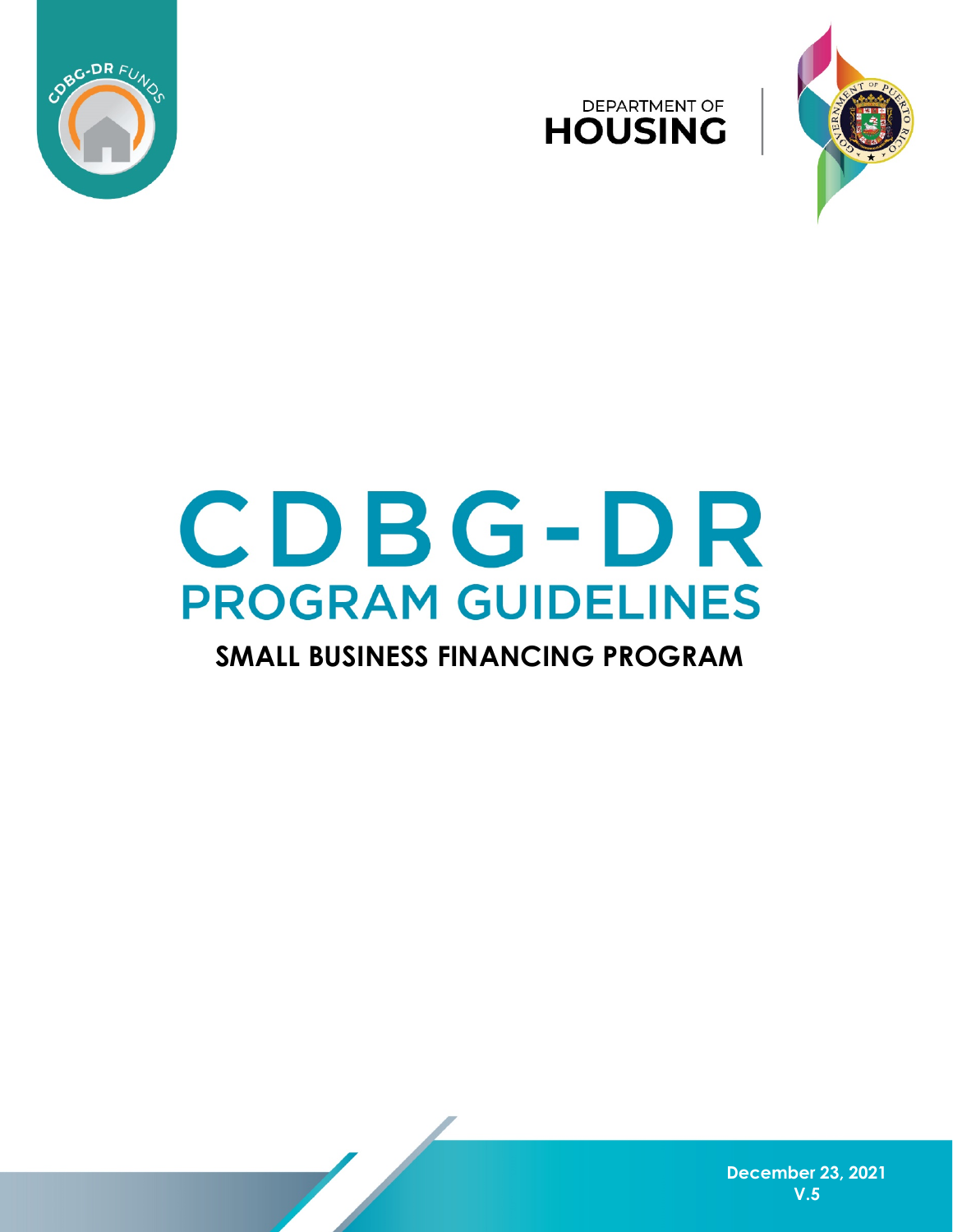CDBG-DR Program Guidelines Small Business Financing Program December 23, 2021 (V.5) Page 2 / 36

**This page was intentionally left blank.**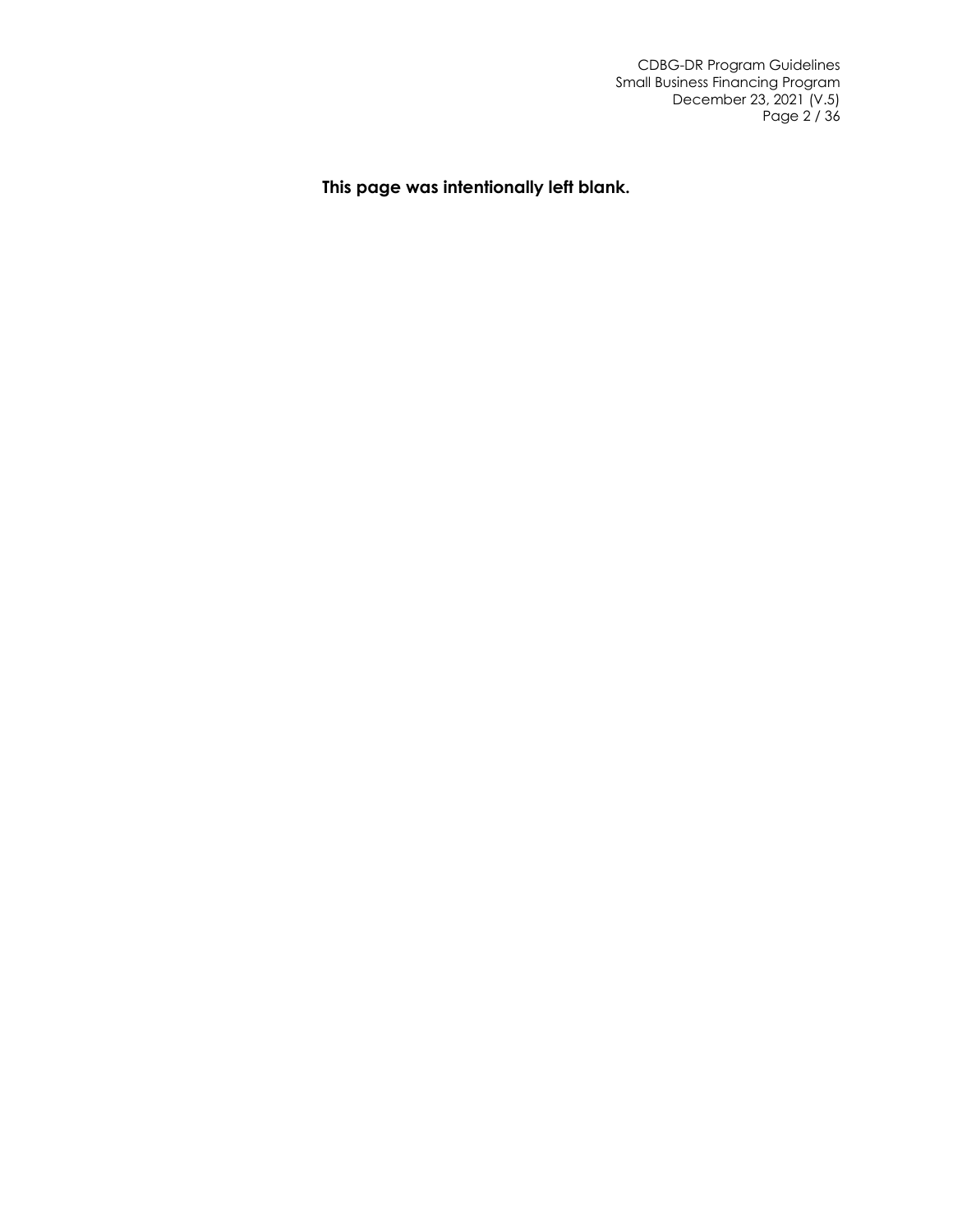CDBG-DR Program Guidelines Small Business Financing Program December 23, 2021 (V.5) Page 3 / 36

#### PUERTO RICO DEPARTMENT OF HOUSING CDBG-DR PROGRAM GUIDELINES **SMALL BUSINESS FINANCING PROGRAM** VERSION CONTROL

| <b>VERSION</b><br><b>NUMBER</b> | <b>DATE REVISED</b>     | <b>DESCRIPTION OF REVISIONS</b>                                                                                                                                          |
|---------------------------------|-------------------------|--------------------------------------------------------------------------------------------------------------------------------------------------------------------------|
|                                 | March 12, 2020          | <b>Original version</b>                                                                                                                                                  |
| $\mathbf 2$                     | May 15, 2020            | Edits were made throughout the document. For<br>convenience and ease of reference, all edits are<br>marked in gray. $1$                                                  |
| 3                               | <b>January 20, 2021</b> | Edits were made throughout the document, which<br>include editing the order of some sections. For<br>convenience and ease of reference, all edits are<br>marked in gray. |
| 4                               | April 23, 2021          | Edits were made throughout the document. For<br>convenience and ease of reference, all edits are<br>marked in gray.                                                      |
| 5                               | December 23,<br>2021    | Edits to reflect changes included in the Action Plan<br><b>Substantial Amendment 7.</b>                                                                                  |

<span id="page-2-0"></span> <sup>1</sup> Removed: mention of loans throughout the Guideline, as a portion of this Program has been removed in Action Plan Amendment 4 published for public comment on March 31, 2020; and description of DDEC's role in the Program, as DDEC has been removed as a partner agency for this program in Action Plan Amendment 4 published for public comment on March 31, 2020.

Clarified: eligibility criteria to include businesses started after Hurricanes Irma or María; so long as business has a demonstrated tie-back to the disaster; award calculation to outline considerations for businesses with unmet need in excess of program award cap; working capital award calculation to include consideration for businesses started after the storm(s).

Added content on: web application; duplication of benefits considerations for cancelled and declined SBA loans; requirements and applicant responsibilities associated with acceptance of a recovery grant award under SBF; exacerbated business impacts; policy for handling non-responsive applicants; and policy for voluntary withdrawal from SBF Program.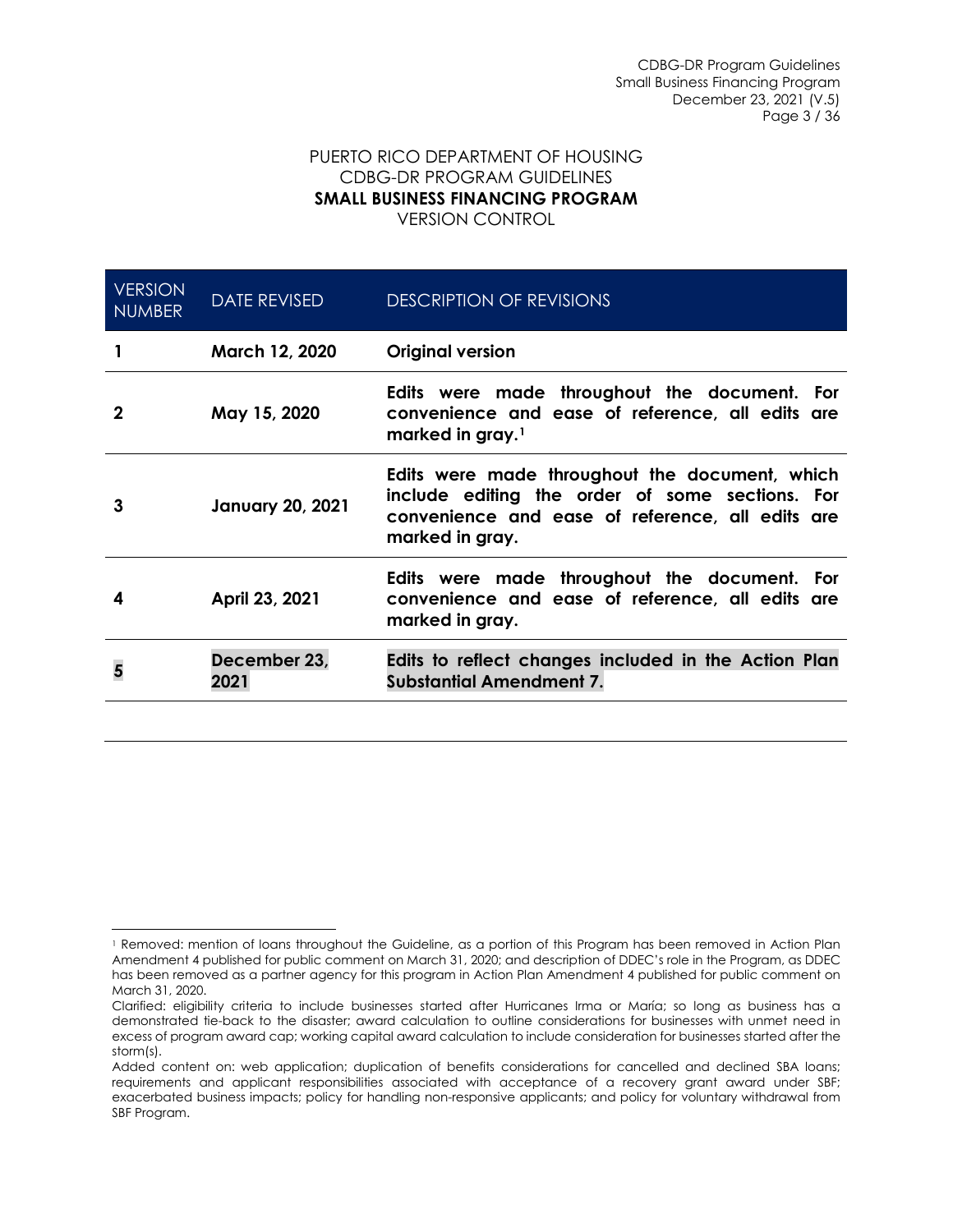# **Table of Contents**

| 1           |      |  |
|-------------|------|--|
| $\mathbf 2$ |      |  |
| 3           |      |  |
| 4           |      |  |
|             | 4.1  |  |
| 5           |      |  |
| 6           |      |  |
|             | 6.1  |  |
| 7           |      |  |
|             | 7.1  |  |
|             | 7.2  |  |
| 8           |      |  |
|             | 8.1  |  |
|             | 8.2  |  |
| 9           |      |  |
|             | 9.1  |  |
|             | 9.2  |  |
|             | 9.3  |  |
| 10          |      |  |
|             |      |  |
| 11          |      |  |
|             |      |  |
|             |      |  |
| $12 \,$     |      |  |
|             | 12.1 |  |
|             |      |  |
|             |      |  |
|             |      |  |
|             |      |  |
|             |      |  |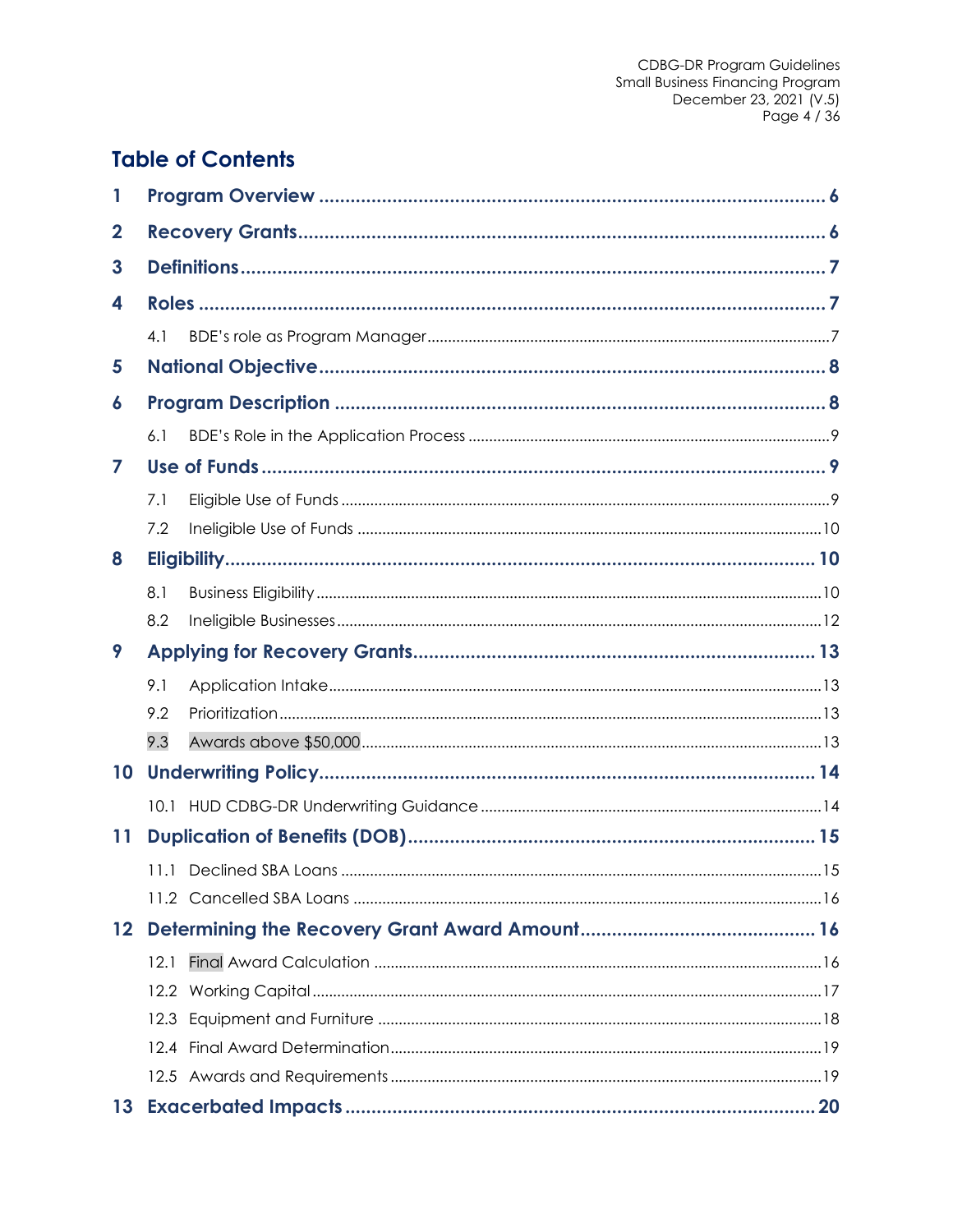| 14     |                                                               |  |
|--------|---------------------------------------------------------------|--|
|        | 14.1                                                          |  |
|        | 14.2                                                          |  |
|        | 14.3                                                          |  |
|        |                                                               |  |
| 15     |                                                               |  |
| 16     |                                                               |  |
| 17     |                                                               |  |
| 18     |                                                               |  |
| 19     |                                                               |  |
| 20     |                                                               |  |
|        |                                                               |  |
| 21     | Program-Based Reconsideration and/or Administrative Review 28 |  |
|        |                                                               |  |
|        |                                                               |  |
| $22\,$ |                                                               |  |
|        | 22.1                                                          |  |
|        |                                                               |  |
|        | 22.3                                                          |  |
|        | 22.4                                                          |  |
|        | 22.5                                                          |  |
|        | 22.6                                                          |  |
|        |                                                               |  |
|        | 22.8                                                          |  |
|        |                                                               |  |
|        |                                                               |  |
|        |                                                               |  |
|        |                                                               |  |
| 23     |                                                               |  |
| 24     |                                                               |  |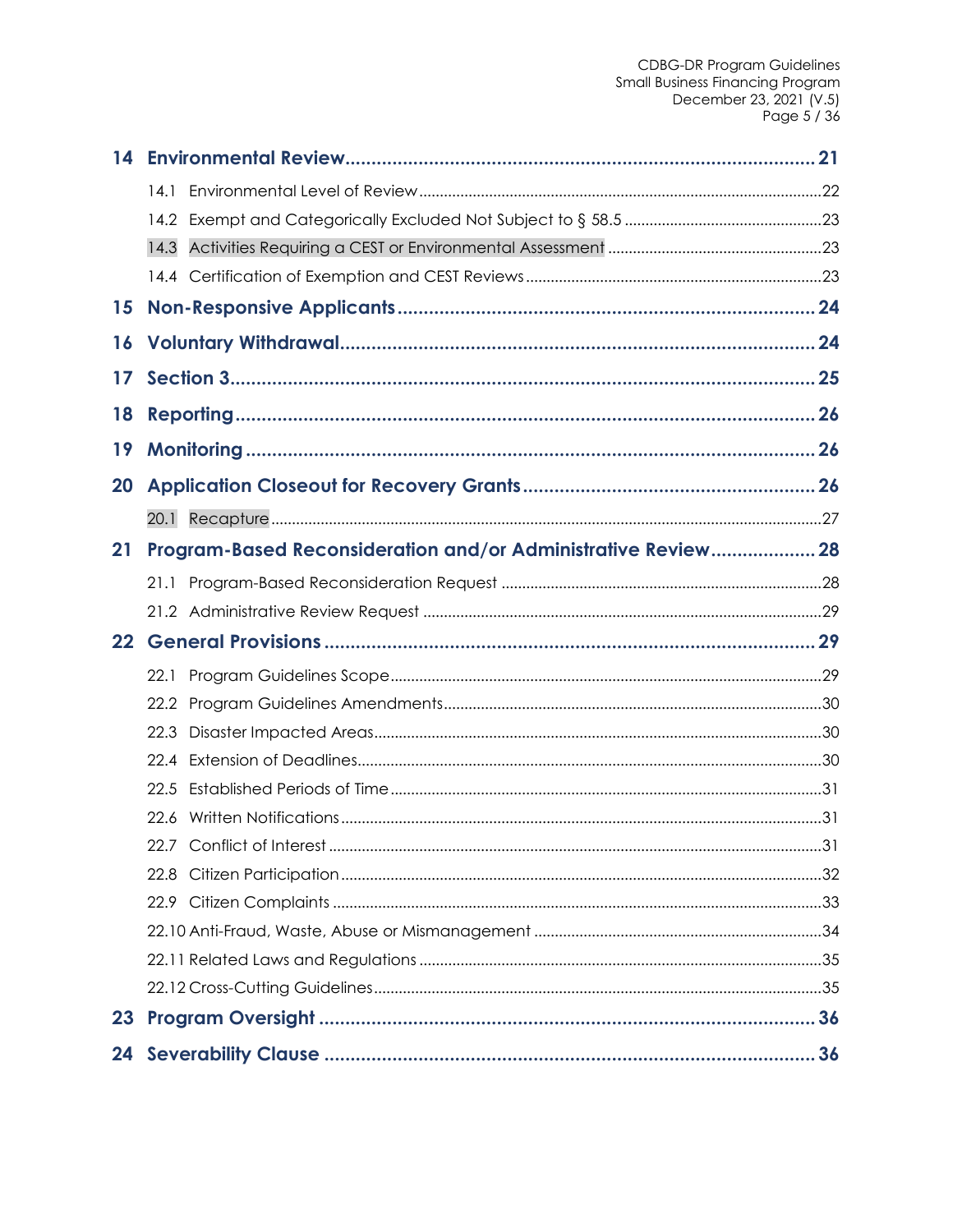# <span id="page-5-0"></span>**1 Program Overview**

Damage from Hurricanes Irma and María (hereinafter collectively referred to as the **Hurricanes**) impacted and disrupted small businesses across the Island. This impact curtailed severely access to critical capital, essential for the recovery and growth of small businesses, including microenterprise, in an already declining economy. Recovery and growth of the small business sector is primordial in the ongoing recovery effort as it promotes job retention and creation in the most impacted communities in the Island. As the administering entity of the Community Development Block Grant - Disaster Recovery (**CDBG-DR**) funding through the United States Department of Housing and Urban Development (**HUD**), the Puerto Rico Department of Housing (**PRDOH**) will provide funding to these businesses through the Small Business Financing Program (**SBF Program** or **Program**). PRDOH's vision for success with the SBF Program, both during and after the service delivery period, is to:

- Provide grants that implement economic recovery;
- Help retain and expand employment of low- and moderate-income (**LMI**) persons which is defined as persons who are eighty percent (80%) of Area Median Family Income (**AMFI**) or below according to HUD Modified Income Limits for CDBG-DR Puerto Rico);[2](#page-5-2)
- Promote job -creation and retention- through the recovery, and growth of businesses damaged and/or disrupted by the hurricanes; and the growth of startup businesses established after the hurricanes;
- Provide technical assistance to help small business establish more traditional banking relationships with financial institutions; and
- Leverage CDBG-DR funds to attract private capital to serve the financing needs of small businesses.

This Program has been allocated a total of two hundred twenty-five million dollars (\$225,000,000) in the [Puerto Rico CDBG-DR Action Plan](https://cdbg-dr.pr.gov/en/action-plan/) amount that is subject to change with subsequent amendments. Program funding will support small business and microenterprise recovery through the initial funding of a Recovery Grant up to a maximum of one hundred fifty thousand dollars (\$150,000) to cover working capital and equipment.

# <span id="page-5-1"></span>**2 Recovery Grants**

The Recovery Grant offered by the SBF Program is intended to help microenterprises and/or small businesses re-start operations and/or invest in growth opportunities in the wake of the hurricanes by providing grants for working capital, and equipment. The

<span id="page-5-2"></span> <sup>2</sup> These limits vary annually. See CDBG-DR income limits for Puerto Rico here: [https://www.hudexchange.info/resource/5334/cdbg-income-limits/.](https://www.hudexchange.info/resource/5334/cdbg-income-limits/)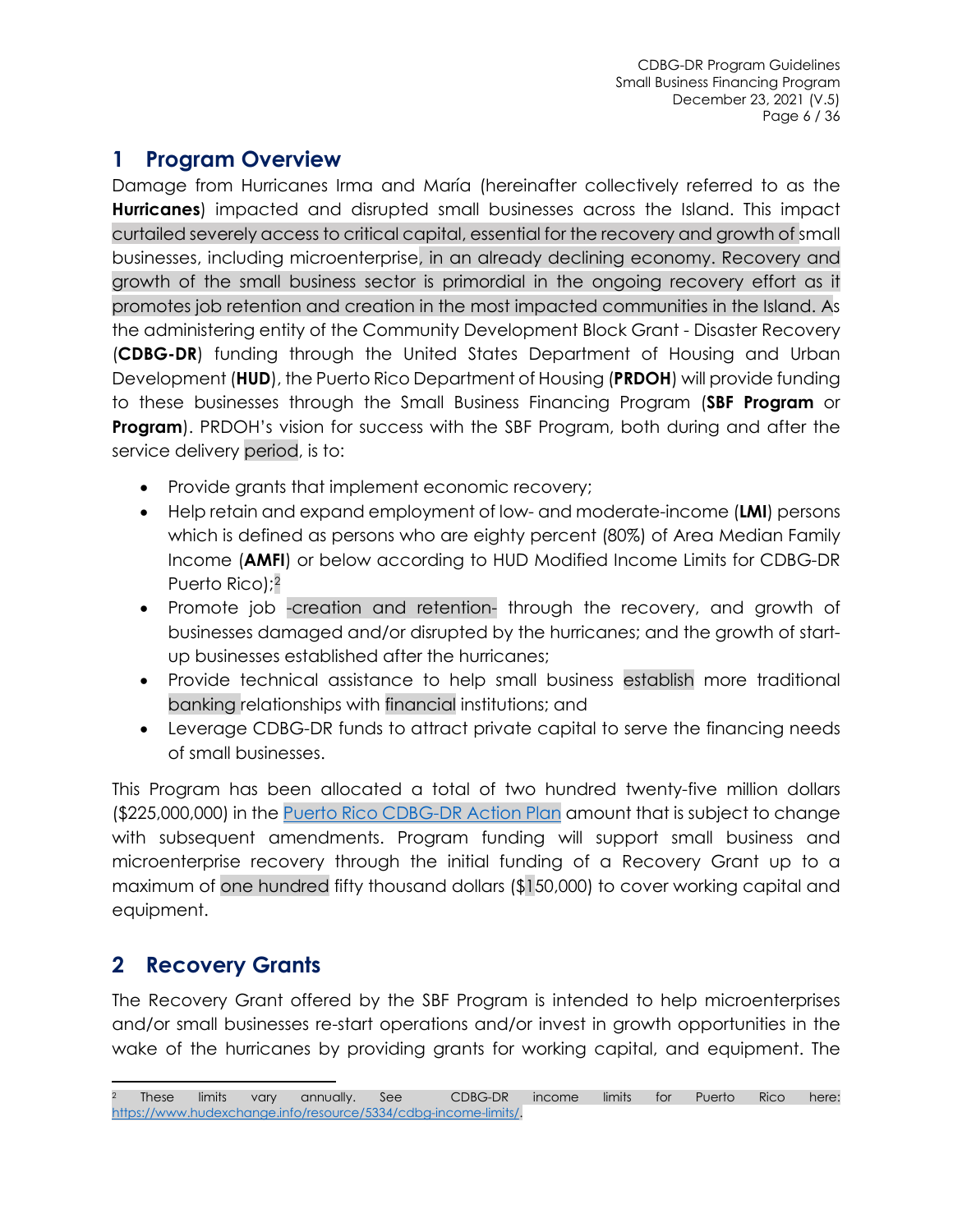amount of the grant and the timing of the draws will be determined by the underwriting process. Some businesses may be required to draw funds made available by the grant on a maximum of three (3) increments based on risk assessments, other underwriting criteria and determinations by the SBF Program. The Program will initiate with a Recovery Grant as an initial service offering. Small businesses and microenterprises on the Island are eligible to apply for the Recovery Grants, provided evidence of:

- Hurricane-related damage and/or disruption; and
- An unmet need for recovery and growth.

# <span id="page-6-0"></span>**3 Definitions**

- **Business Applicant** A business entity that has applied for assistance through one of the grants made available by the SBF Program.
- **Equipment**  Equipment requiring only improvements to the existing structure and not expanding it.
- **Microenterprise** For purposes of the CDBG-DR Program, a microenterprise is a business that consists of five (5) or fewer employees, one or more of whom owns the business. This includes a self-employed individual.[3](#page-6-3)
- **Small Business** For the purpose of this Program, a business is considered a small business when it is composed of seventy-five (75) employees or less.[4](#page-6-4)
- **Working Capital** funds used to finance typical operating expenses necessary to support the production of goods and services provided by the business.

# <span id="page-6-1"></span>**4 Roles**

The following roles are part of the delivery process of the Recovery Grants offered by the SBF Program:

#### <span id="page-6-2"></span>**4.1 BDE's role as Program Manager**

The Economic Development Bank of Puerto Rico (**BDE**, for its Spanish acronym) will provide production and compliance management, and serve as the Recovery Grant underwriter, administrator and servicer through a Subrecipient Agreement (**SRA**) with PRDOH. As Program Manager, BDE will supervise all major aspects of the SBF Program including, but not limited to:

<span id="page-6-3"></span> <sup>3</sup> Per 24 C.F.R. § 570.3, the definition of microenterprise for CDBG-DR funds adheres to the meaning provided in section 102(a)(22) of the Housing and Community Development Act of 1974, as amended, 42 U.S.C. § 5301, *et seq.*

<span id="page-6-4"></span><sup>4</sup> Based on the results of an economic sector trend analysis conducted by the Federal Reserve Bank of New York after Hurricanes Irma and María, PRDOH understands that the effect of the Hurricanes was more significant for smaller businesses with fewer employees. For further information, refer to [https://www.newyorkfed.org/medialibrary/media/outreach-and](https://www.newyorkfed.org/medialibrary/media/outreach-and-education/puerto-rico/2018/PRSBS-2018-SectorTrends.pdf)[education/puerto-rico/2018/PRSBS-2018-SectorTrends.pdf](https://www.newyorkfed.org/medialibrary/media/outreach-and-education/puerto-rico/2018/PRSBS-2018-SectorTrends.pdf)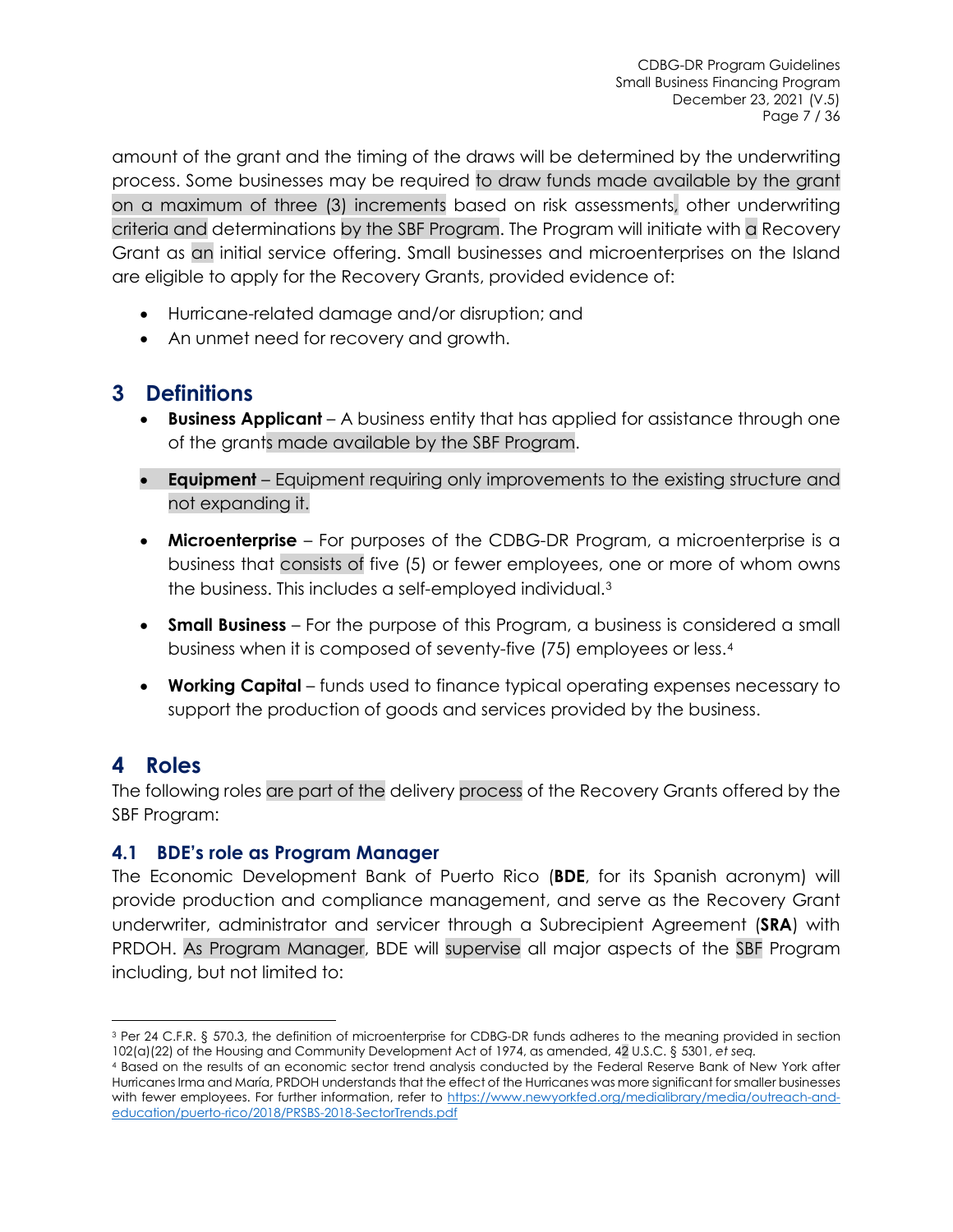- Developing and implementing program policies, procedures, and protocols;
- Conducting CDBG-DR compliance reviews;
- Conducting intake and eligibility reviews;
- Implementing financial management and compliance reporting;
- Conducting underwriting review and award calculation;
- Conducting applicant and client issue resolution;
- Preparing grant agreements and related documents;
- Preparing and submitting draw requests; and
- Maintaining accurate records and documentation.

# <span id="page-7-0"></span>**5 National Objective**

All CDBG-DR-funded activities must meet at least one (1) of the three (3) HUD national objectives defined in the authorizing statute of the CDBG Program at Section 104(b)(3) of the Housing and Community Development Act of 1974 (**HCDA**), 42 U.S.C. § 5304(b)(3). It is anticipated that projects funded through the SBF Program will meet one of the following national objectives:

- Benefit low- and moderate-income persons (LMI);
	- o LMI Job Creation/Retention 24 C.F.R. § [5](#page-7-2)70.483 (b)(4);<sup>5</sup>
	- o LMI Limited Clientele (microenterprises)- 24 C.F.R. § 570.483(b)(2);[6](#page-7-3)
	- o LMI Area Benefit 24 C.F.R. § 570.483(b)(1); and
- Urgent Need 24 C.F.R. § 570.483(d).

PRDOH has set a minimum goal to expend thirty percent (30%) of SBF Program funds on projects that result in a benefit to LMI individuals or that demonstrably serve LMI areas.

The SBF Program may request additional documentation to validate the National Objective, which could include payroll information and/or the owner's personal tax returns. However, these are not and will not be evaluated as eligibility requirements.

## <span id="page-7-1"></span>**6 Program Description**

The total allocation of funds for the SBF Program is two hundred twenty-five million dollars (\$225,000,000) but is subject to change with additional CDBG-DR Action Plan

<span id="page-7-2"></span> <sup>5</sup> Applicants may be requested to complete an "LMI Jobs Form" to report potential job creation. Applicants may be requested to provide "business employee payroll" information to validate the LMI Jobs Form information. The "business employee payroll" and "LMI Jobs Form" will not influence or impact the eligibility evaluation, since it is not an eligibility criterion; it is only used for HUD National Objective reporting purposes.

<span id="page-7-3"></span><sup>6</sup> Applicants will be requested to complete an "LMI Household Form" for all business owners that have any type of ownership over the business. Applicants will be requested to provide "Personal Income Tax Return" for all business owners to validate the LMI Household Form information. The "Personal Income Tax Return" and "LMI Household Form" will not influence or impact the eligibility evaluation, since it is not an eligibility criterion; it is only used for HUD National Objective reporting purposes.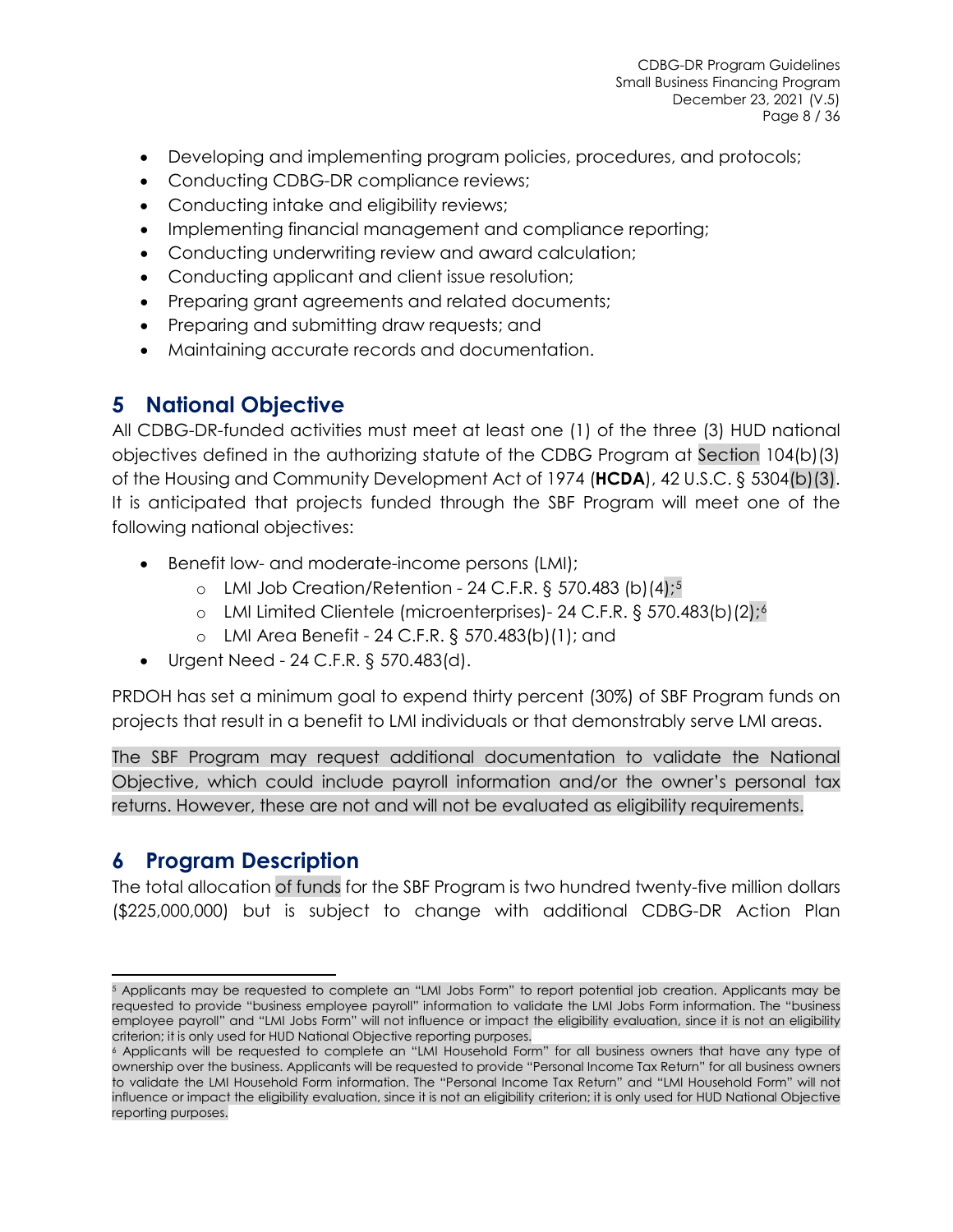Amendments. These Program Guidelines address only the requirements for the Recovery Grant offered by the SBF Program.

The SBF Recovery Grants will assist eligible Puerto Rico owned and operated microenterprises and small businesses to help restart operations. The amount of funds made available through a grant; and the timing of draws of funds from the grant will be based on the determination of unmet needs and eligible expenses; as assessed by the SBF Program from the information and supporting documentation provided by the Business Applicant in their application to the Program.

#### <span id="page-8-0"></span>**6.1 BDE's Role in the Application Process**

Eligible Business Applicants may apply for a Recovery Grant subject to funding availability. The BDE, as Program Manager and Subrecipient to PRDOH will conduct the application intake and evaluation process and assist all Business Applicants identify the type of assistance that best serves their unmet business recovery and growth needs. BDE will also offer technical assistance and guidance to Business Applicants during the intake and application process.

As underwriter, administrator and servicer, BDE will underwrite applications for the SBF Program based on:

- CDBG-DR Economic Development underwriting criteria as specified in the CDBG-DR Notice with a focus on unmet needs; and
- CDBG-DR and Puerto Rico compliance requirements.

# <span id="page-8-1"></span>**7 Use of Funds**

All grant projects must comply with the following eligible activities as permitted by Section 105 of the HCDA, 42 U.S.C. § 5305:

- Section 105(a)(14) assistance to public or private nonprofit entities (42 U.S.C.  $\S$ 5305(a)(14));
- Section 105(a)(15) assistance to neighborhood-based nonprofit organizations, local development corporations, and nonprofit organization (42 U.S.C. § 5305(a)(15));
- Section 105(a)(17), economic development assistance that creates or retains jobs (42 U.S.C. § 5305(a)(17)); and/or
- Section 105(a)(22) assistance to microenterprises (42 U.S.C.  $\S$  5305(a)(22)).

#### <span id="page-8-2"></span>**7.1 Eligible Use of Funds**

Eligible use of funds<sup>[7](#page-8-3)</sup> for Recovery Grants include:

<span id="page-8-3"></span> <sup>7</sup> Categorically Excluded from NEPA and not subject to the related authorities listed in 24 C.F.R. § 50.4 and 58.5, unless Extraordinary Circumstances apply pursuant to 24 C.F.R. § 50.19(a) or 58.35(c).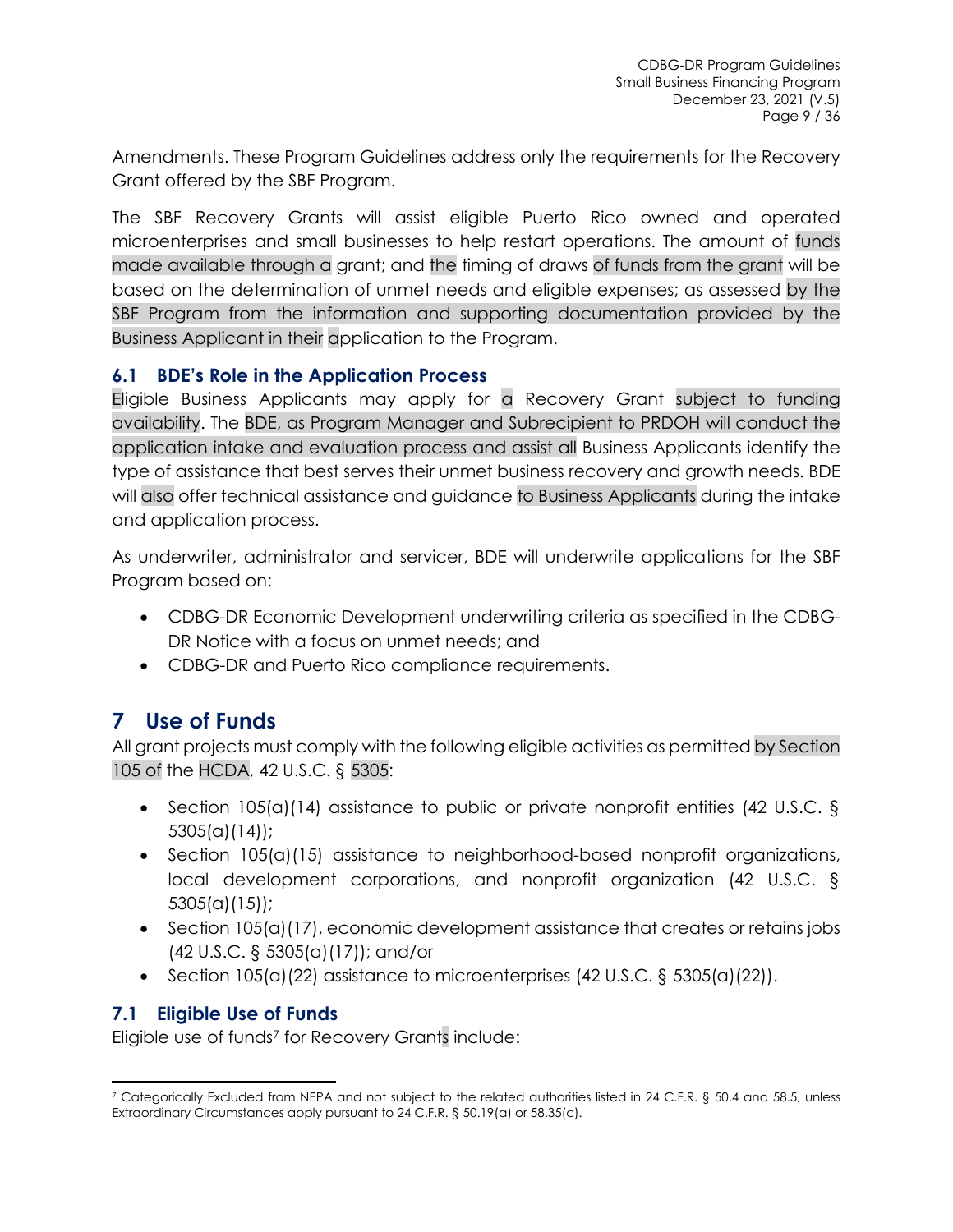- Up to six (6) months of documented working capital expenses, including inventory;
- Monthly office and/or business facility mortgage or rent;
- Monthly non-owner wages and related benefits;
- Monthly utilities (water, electricity, gas, cable, phone, internet); and
- Equipment that does not require construction or construction-related activities (subject to Categorically Excluded activities not subject to 24 C.F.R. § 58.5 (24 C.F.R. § 58.35(b)), requiring only improvements to the existing structure and not expanding it; and is necessary for the recovery of the business.

#### <span id="page-9-0"></span>**7.2 Ineligible Use of Funds**

SBF Recovery Grant funds do not cover the following items:

- Reimbursement of business expenses incurred prior to the date of submission of the Application;
- Acquisition of real property;
- Construction or construction-related activities;
- Expansions to current structures or modifications that result in changes to the property's zoning classification;
- Refinance of existing debt and/or principal and interest payments on any other debt;
- Political or religious activities;
- Replacement of lost business revenue;
- Buying out a stockholder or equity holder in a business;
- Buying out or reimbursing a family member in a business;
- Investments in instruments or investments for the sole purpose of a return on investments;
- Payment of tax arrearages, governmental fines or penalties;
- Expenses for which private philanthropy, The National Flood Insurance Program (NFIP) or small businesses with private flood insurance, other insurance, state or federal benefits have been or will be paid or financial assistance that has been approved or provided by federal, state, or other sources considered to be duplicative of CDBG-DR funds; and
- Replacement of non-commercial vehicles.

# <span id="page-9-1"></span>**8 Eligibility**

#### <span id="page-9-2"></span>**8.1 Business Eligibility**

Business Applicants—for profit and non-profit—must provide evidence of unmet needs due to the impact of Hurricanes Irma and/or María.

For existing, and re-opening businesses, eligibility requirements include, but are not limited to, the following: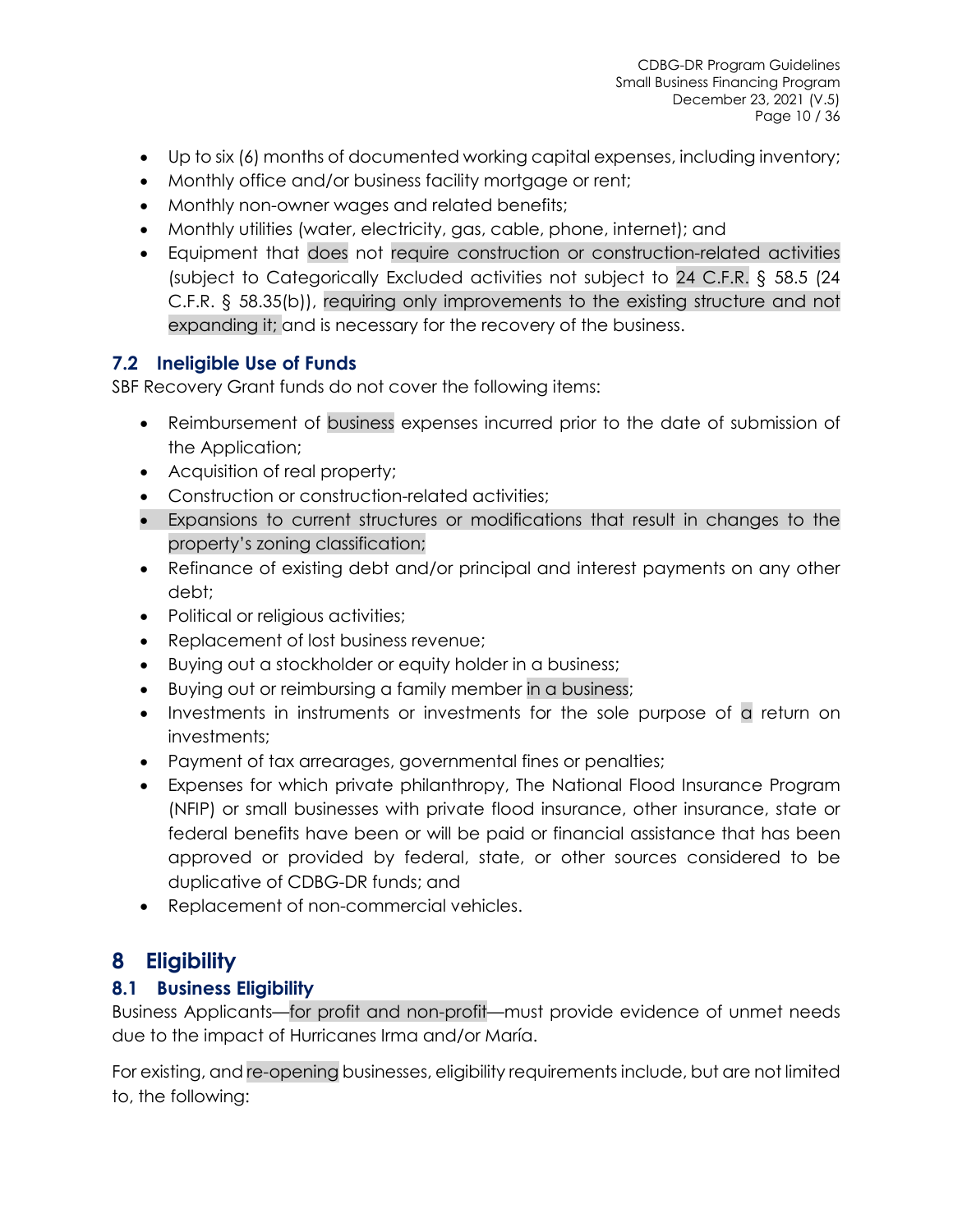- Must be a Small Business with no more than seventy-five (75) full-time equivalent employees or a Microenterprise with no more than five (5) full-time equivalent employees;<sup>[8](#page-10-0)</sup>
- Business facilities must be located in Puerto Rico and registered to do business in Puerto Rico (non-profits will be evaluated for eligibility based on the earnedincome portion of operations);
- Business must have been in operation at the time of the Hurricane(s). Thus, it must have been open on, or before September 6, 2017 for Hurricane Irma and for Hurricane María on, or before September 20, 2017. Additionally, Small Business and Microenterprises at the time of the Application date are:
	- o Still open and operating; or
	- o Planning to re-open and operate the same business which means they will resume the same operations; or
	- o Opened as a different business after September 20, 2017. Meaning a newly registered business under the same ownership because of the impact of Hurricanes Irma and/or María, but opened the new business before the launch date of the SBF Program on March 25, 2020.
- Business must show evidence of direct impact by the Hurricane(s), as demonstrated by a documented financial **or** physical loss. It is not required that businesses demonstrate financial **and** physical loss. The assessed physical damage, financial loss calculations, and/or proof of the permanent closure of a prior business are used to determine eligibility;<sup>[9](#page-10-1)</sup>
	- o In order to qualify under physical loss, a business must demonstrate it had a minimum of five thousand dollars (\$5,000) in third-party verified physical damages or losses.
	- o In order to qualify under financial loss, a business must demonstrate at least one of the following:
		- A financial loss documented on a 2017 or 2018 Puerto Rico State Business Tax Returns while still reflecting an amount greater than \$0 for gross revenue;<sup>[10](#page-10-2)</sup> or
		- A fifteen percent (15%) annual gross revenue decline from 2016 to 2017 or from 2017 to 2018 while still reflecting an amount greater than \$0 for gross revenue; or

<span id="page-10-0"></span><sup>8</sup> Businesses need not be corporations to participate in SBF. Business types may include, but are not limited to, non-profits, limited liability corporations (LLC); limited liability partnerships (LLP); sole proprietorships; "doing business as" (DBA); partnership; corporation; S-Corporation.

<span id="page-10-1"></span><sup>9</sup> Demonstrated loss is used to document storm impact; however, the Program will not fund construction-related expenses or financial losses directly.

<span id="page-10-2"></span><sup>&</sup>lt;sup>10</sup> Economic Loss or Financial Loss must be calculated based on business revenues. This means gross revenues, before any cost of goods sold, expenses, taxes, etc. have been subtracted irrespective of the naming or labeling of certain fields on tax returns.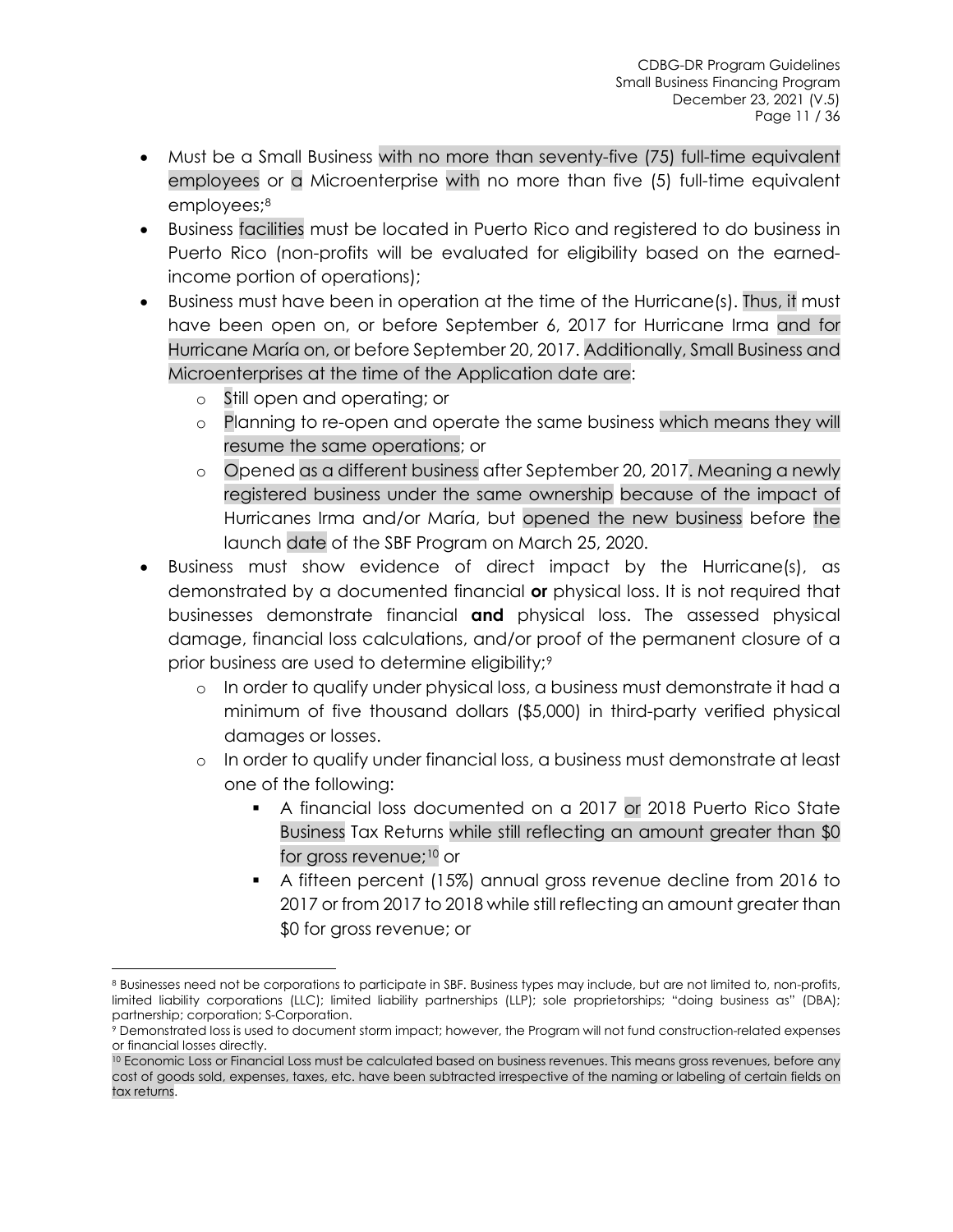- **Proof of closing of a prior business of the same ownership.**<sup>[11](#page-11-1)</sup>
- Businesses that are not currently open must demonstrate how funding will be used towards re-opening the business.
- Businesses that are not currently open are not required to re-open in the same location in which they were operating before the hurricanes.
- Business must have eligible unmet needs after accounting all Duplication of Benefits (**DOB**).
- Businesses applying for grant awards greater that fifty thousand dollars (\$50,000) must submit a *Promise of Job Creation Form* certifying the creation of at least one (1) job as a direct result of the grant award. Job creation will be validated during the Program Closeout process by requesting payroll report for period of six (6) months after financial assistance is received by the business.

#### <span id="page-11-0"></span>**8.2 Ineligible Businesses**

The following businesses are ineligible to receive an SBF Program Recovery Grant:

- Facilities not opened to the general public that serve a predominantly higher income clientele; Professional sports teams; Yacht Clubs; Non-public recreation facilities; Private or commercial golf courses or country clubs; Casinos or other gambling establishments;
- Speculative investment companies; Real estate investment companies or Real Estate Investment Trusts; Owners of property that is rented out for residential purposes;
- Lending institutions; Homeowners Associations;
- Entities engaged in operating or managing adult entertainment businesses or massage parlors;
- Retailers whose income from tobacco sales is thirty-five percent (35%) or more of gross, in-store, non-fuel sales (electronic cigarettes are not considered in this calculation);<sup>[12](#page-11-2)</sup>
- Establishments whose sales of alcohol are fifty percent (50%) or more of total sales;
- Private utilities:
- Entities engaged in lobbying or political activities; Municipality Corporations;
- Entities engaged or involved in religious activities, except where expenses are clearly distinguishable between the organization's religious and secular activities;

<span id="page-11-1"></span> <sup>11</sup> While a minimum of fifteen percent (15%) financial loss is required to demonstrate unmet need, many businesses may be able to demonstrate losses in excess of fifteen percent (15%). For example, if a business closed as a result of the storm(s); financial loss will be 100%, as the business has closed. Loss for businesses that closed after the storm(s) where the business owner started a new business after the storm but before March 25, 2020 will be assessed based on loss experienced by the **pre-storm** business.

<span id="page-11-2"></span><sup>&</sup>lt;sup>12</sup> Entities that promote or develop products with no currently accepted medical use under the Controlled Substances Act, such as cannabis products, are considered ineligible.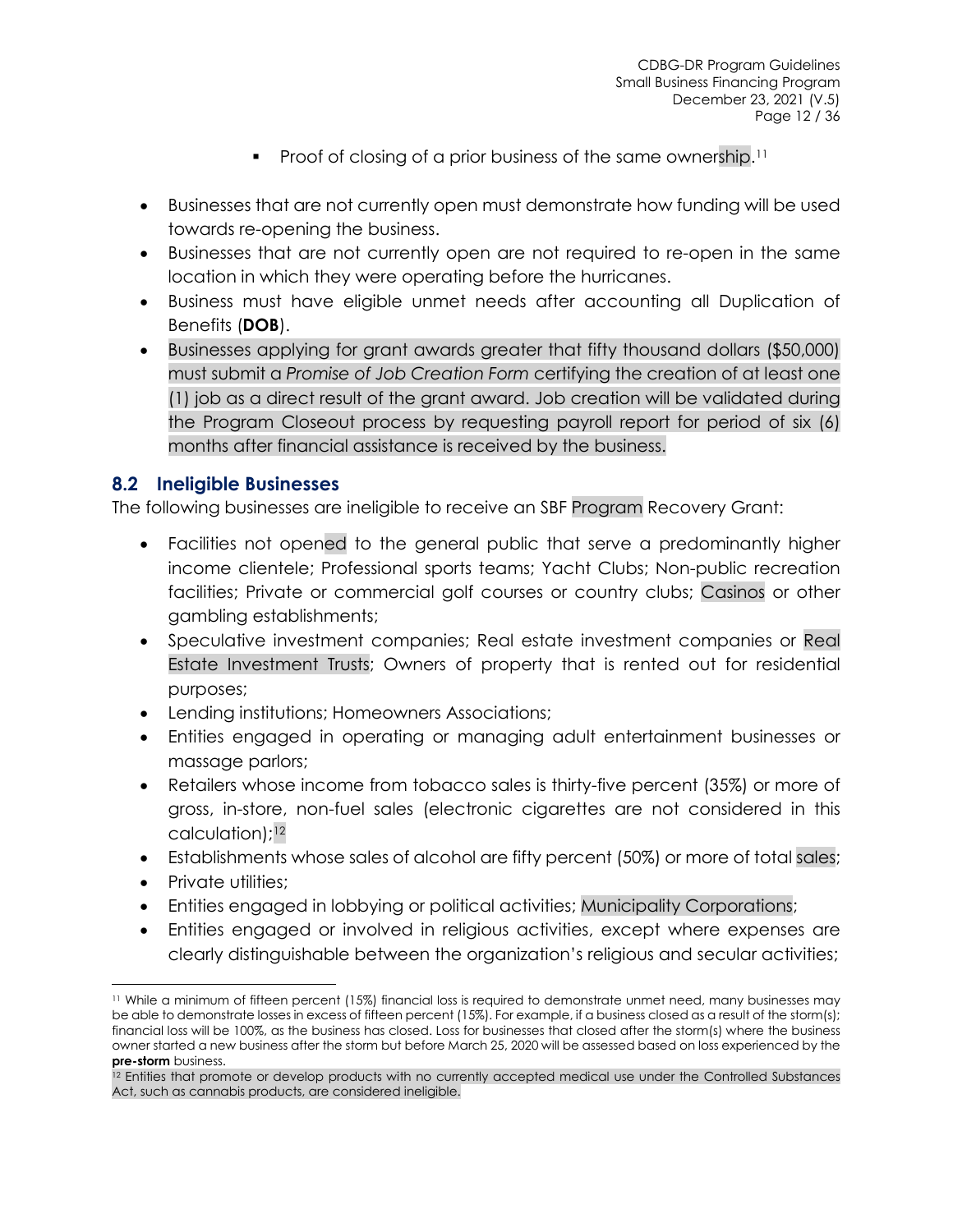- Entities that received federal assistance in the past and did not comply with maintaining the required flood insurance;
- Entities and/or business owners (with at least twenty five percent (25%) ownership) that are listed on the HUD Debarred List;[13](#page-12-4)
- Entities and/or owners (with at least twenty five percent (25%) ownership) currently in foreclosure or bankruptcy; or
- Entities that are not current on any municipal and/or state taxes (income taxes, property taxes, Sales and Use Tax (IVU, for its Spanish acronym).

# <span id="page-12-0"></span>**9 Applying for Recovery Grants**

BDE, as Program Manager and Subrecipient to PRDOH, will implement the SBF Program under PRDOH's oversight.

#### <span id="page-12-1"></span>**9.1 Application Intake**

Application intake began on March 25, 2020, with a publicly advertised Application process. BDE will review all applications for eligibility with threshold requirements and then complete an underwriting review before making a final eligibility determination. BDE will inform and work with the selected entities through the Application process to complete all eligibility review steps required to successfully receive an award.

Eligible entities that wish to submit an Application will need to follow this process and submit all required documents associated by the deadlines provided. Instructions for completing the Application are available on the SBF Program website at [https://www.cdbg-dr.pr.gov/en/small-business-financing/.](https://www.cdbg-dr.pr.gov/en/small-business-financing/)

#### <span id="page-12-2"></span>**9.2 Prioritization**

Requests for assistance will be evaluated on a first come, first served basis for Applications that meet all applicable requirements for assistance, so long as SBF Program funds are available. Business applications will be reviewed in the order complete applications are received. Applications are considered complete when the Business Applicant submits all the information and all the documents required for the eligibility review. It is important to note that after all applicants have been contacted, assistance will be provided based on their availability and disposition to provide all the required documentation.

#### <span id="page-12-3"></span>**9.3 Awards above \$50,000**

Any businesses with an unmet need greater than fifty thousand dollars (\$50,000) may apply for a grant up to one hundred fifty thousand dollars (\$150,000) limited by the amount of their unmet need. In these cases, the applying business must submit a *Promise of Job Creation Form* certifying the creation of at least one (1) job as a direct result of the grant award. The signature of the *Promise of Job Creation Form* is a necessary agreement

<span id="page-12-4"></span> <sup>13</sup> See[: https://www.dol.gov/ofccp/regs/compliance/preaward/debarlst.htm](https://www.dol.gov/ofccp/regs/compliance/preaward/debarlst.htm)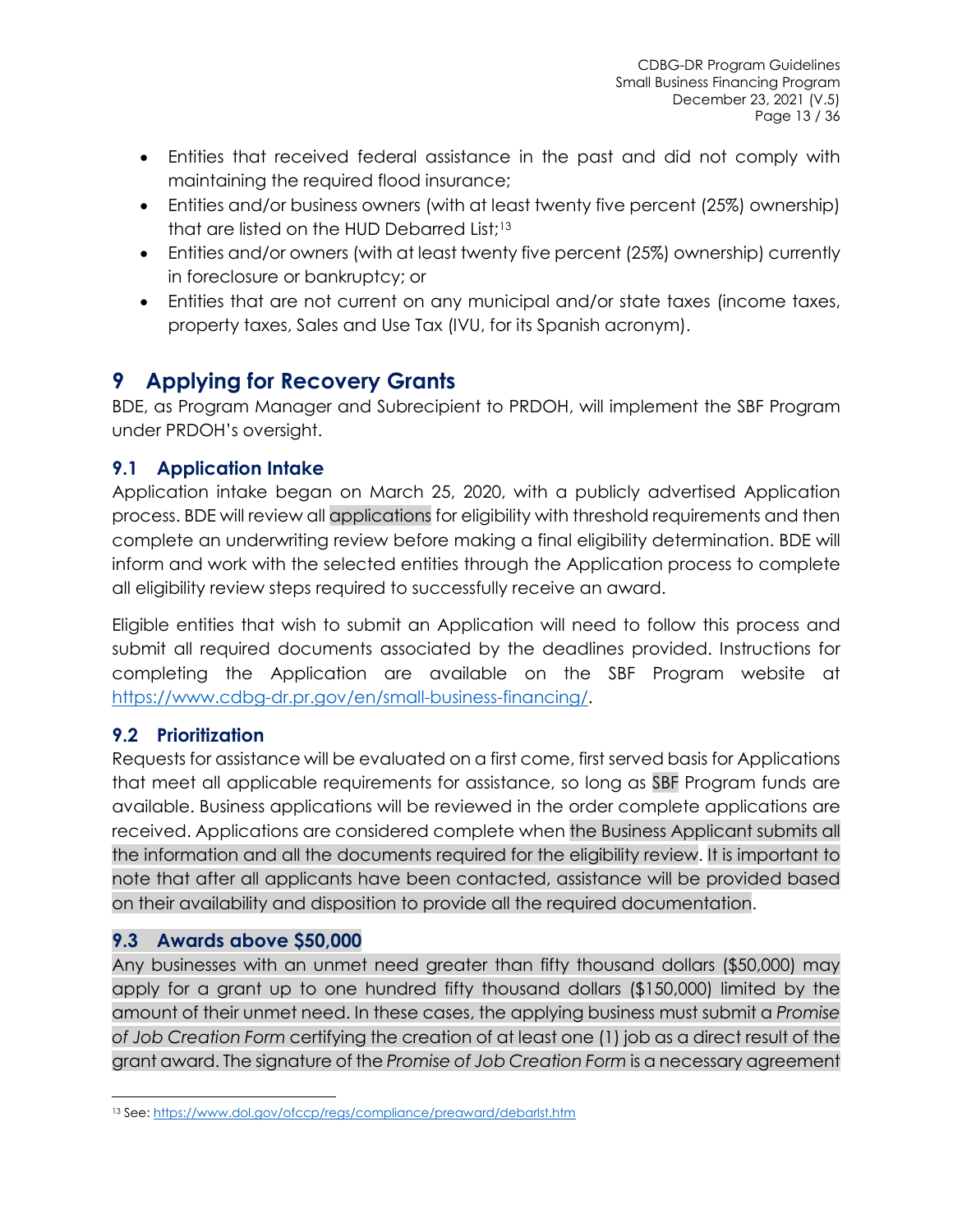for any Business Applicant to be eligible for an award over fifty thousand dollars (\$50,000) and up to one hundred fifty thousand dollars (\$150,000). The SBF Program will incorporate the *Promise of Job Creation Form* to the Recovery Grant agreement signed by the eligible Business Applicant. The job creation pledge will be validated during the *Close Out* process. The SBF Program will request a payroll report from eligible Awarded Businesses for at least a six (6) month period after the business received funds from the SBF Program.

The financial stability of applicants who request grants over fifty thousand dollars (\$50,000) will be analyzed during the Underwriting process. The Subrecipient will utilize the break-even point formula to carry out the financial stability analysis. As a general rule, applicant businesses must meet the break-even point (which is generally the point at which all revenues are equal to all expenses). Otherwise, when a Business Applicant does not meet the break-even point, the Subrecipient should consider all other pertinent factors in the Underwriting process to evaluate the business's feasibility of receiving an award above fifty thousand dollars (\$50,000).[14](#page-13-2)

## <span id="page-13-0"></span>**10 Underwriting Policy**

#### <span id="page-13-1"></span>**10.1 HUD CDBG-DR Underwriting Guidance**

The SBF Program will follow HUD guidelines at 24 C.F.R. § 570.209 as the financial underwriting framework for evaluating the feasibility of all business applications to a Recovery Grant. The SBF Program will complete the underwriting review understanding that different levels of review are appropriate for business applications of diverse size and scope. The SBF Program will also take into account the differences in capacity and level of sophistication among microenterprises and other small businesses.

The objectives of the underwriting guidelines are to ensure all eligible Business Applicants meet the CDBG Underwriting Criteria at 24 C.F.R. § 570.209 before receiving and award from the SBF Program. Thus, to accomplish the underwriting objectives of the SBF Program, the BDE will evaluate, among other factors, that:

- That project costs are reasonable;
- That all sources of project financing are committed;
- That to the extent practicable, CDBG-DR funds are not substituted for non-Federal financial support;
- That the project is financially feasible;
- That to the extent practicable, the return on the owner's equity investment will not be unreasonably high; and

<span id="page-13-2"></span> <sup>14</sup> Applicant may provide evidence of additional sources of financing and/or business's projections that may off-set the negative cash flow, as well as a detailed business plan to ensure business's feasibility. For more information about the content of a traditional business plan, visit: [https://www.sba.gov/business-guide/plan-your-business/write-your-business](https://www.sba.gov/business-guide/plan-your-business/write-your-business-plan)[plan.](https://www.sba.gov/business-guide/plan-your-business/write-your-business-plan)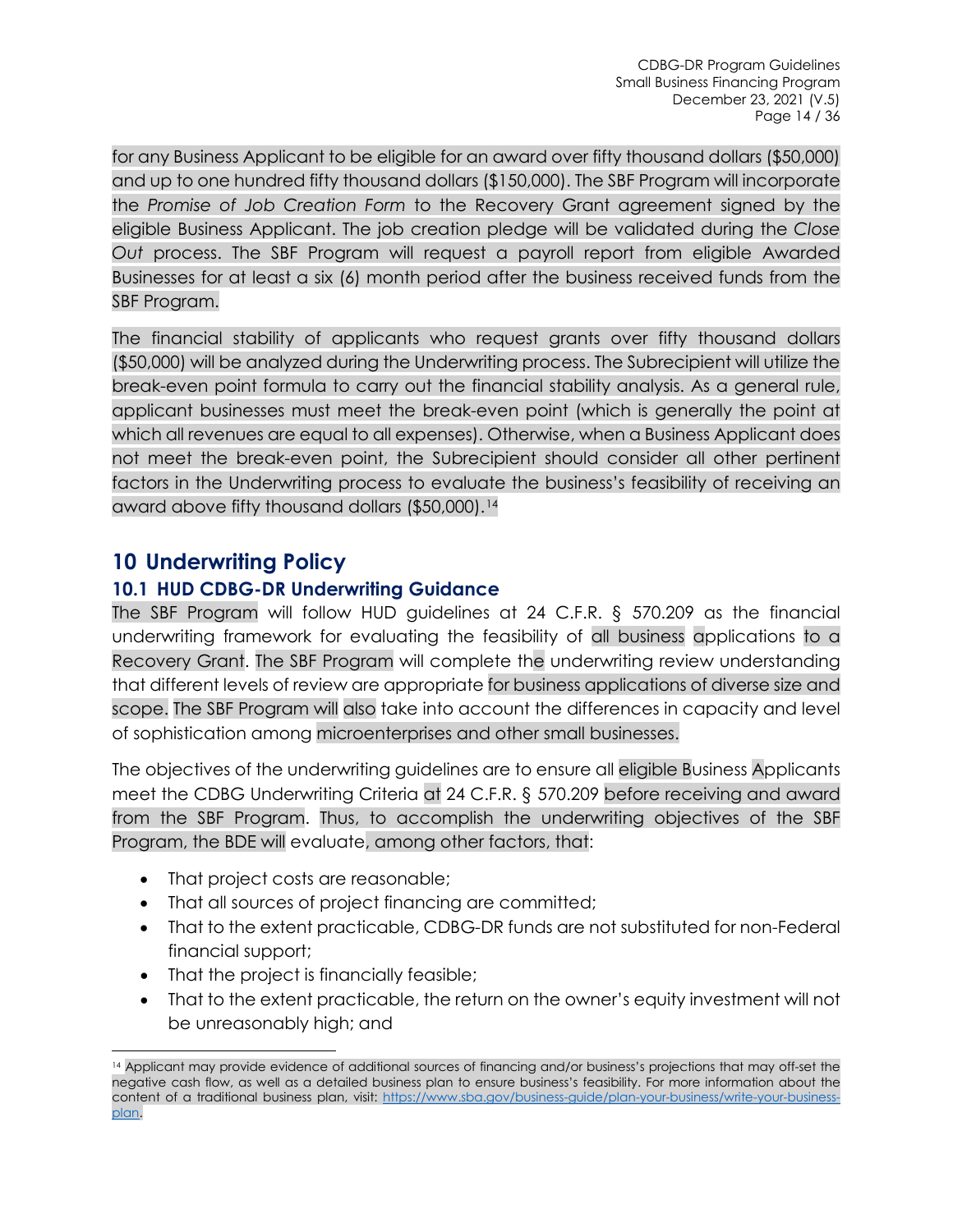• That to the extent practicable, CDBG-DR funds are disbursed on a pro rata basis if other sources of funds are provided to the project.

# <span id="page-14-0"></span>**11 Duplication of Benefits (DOB)**

The Robert T. Stafford Disaster Relief and Emergency Assistance Act (**Stafford Act**), as amended, 42 U.S.C. § 5121 *et seq*., prohibits any person, business concern, or other entity from receiving Federal funds for any part of such loss as to which it has received financial assistance under any other program, from private insurance, charitable assistance, or any other source.[15](#page-14-2) As such, PRDOH must consider disaster recovery aid received by or available to SBF Program Business Applicants and determine if any assistance is duplicative[.16](#page-14-3) Any assistance determined to be duplicative must be deducted from the SBF Program's calculation of the Business Applicant's total unmet need prior to providing financial assistance.

The duplication of benefits guidance included in Federal Register Vol. 84, No. 119 (June 20, 2019), 84 FR 28836, updates the duplication of benefits guidance issued in Federal Register Vol. 76, No. 221 (November 16, 2011), 76 FR 71060 for CDBG-DR grants received in response to disasters declared between January 1, 2015 and December 31, 2021. As such, the duplication of benefits policy outlined in these guidelines follows the guidance issued in 84 FR 28836.

To avoid DOB and potential repayment of received funding, PRDOH and its subrecipients must make appropriate efforts to evaluate all possible funding sources, including coordinating with other federal agencies that provide disaster assistance, before releasing CDBG-DR funds to a project.

For each Business Applicant for a Recovery Grant under the SBF Program, BDE will conduct an eligibility review and a DOB analysis for all business-related assistance. If a business owner received assistance for home repair, relocation, reconstruction or other personal property, such financial assistance will not be included in the final award calculation. For more information on DOB and other sources of funds, exceptions, and final award calculation, refer to the PRDOH CDBG-DR Duplication of Benefits Policy available in English and Spanish at [https://cdbg-dr.pr.gov/en/download/duplication-of](https://cdbg-dr.pr.gov/en/download/duplication-of-benefits-policy/)[benefits-policy/](https://cdbg-dr.pr.gov/en/download/duplication-of-benefits-policy/) and [https://cdbg-dr.pr.gov/download/politica-sobre-la-duplicacion](https://cdbg-dr.pr.gov/download/politica-sobre-la-duplicacion-de-beneficios/)[de-beneficios/.](https://cdbg-dr.pr.gov/download/politica-sobre-la-duplicacion-de-beneficios/)

#### <span id="page-14-1"></span>**11.1 Declined SBA Loans**

Declined loans are loan amounts offered by a lender, but turned down by the Business Applicant, meaning the Business Applicant never signed the loan documents to receive

 <sup>15</sup> 42 U.S.C.A. § 5155.

<span id="page-14-3"></span><span id="page-14-2"></span><sup>16</sup> This may include any other disaster assistance that the SBF Program may need to consider in the future as part of the DOB assessment required by the Stafford Act, including COVID-19 Economic Relief.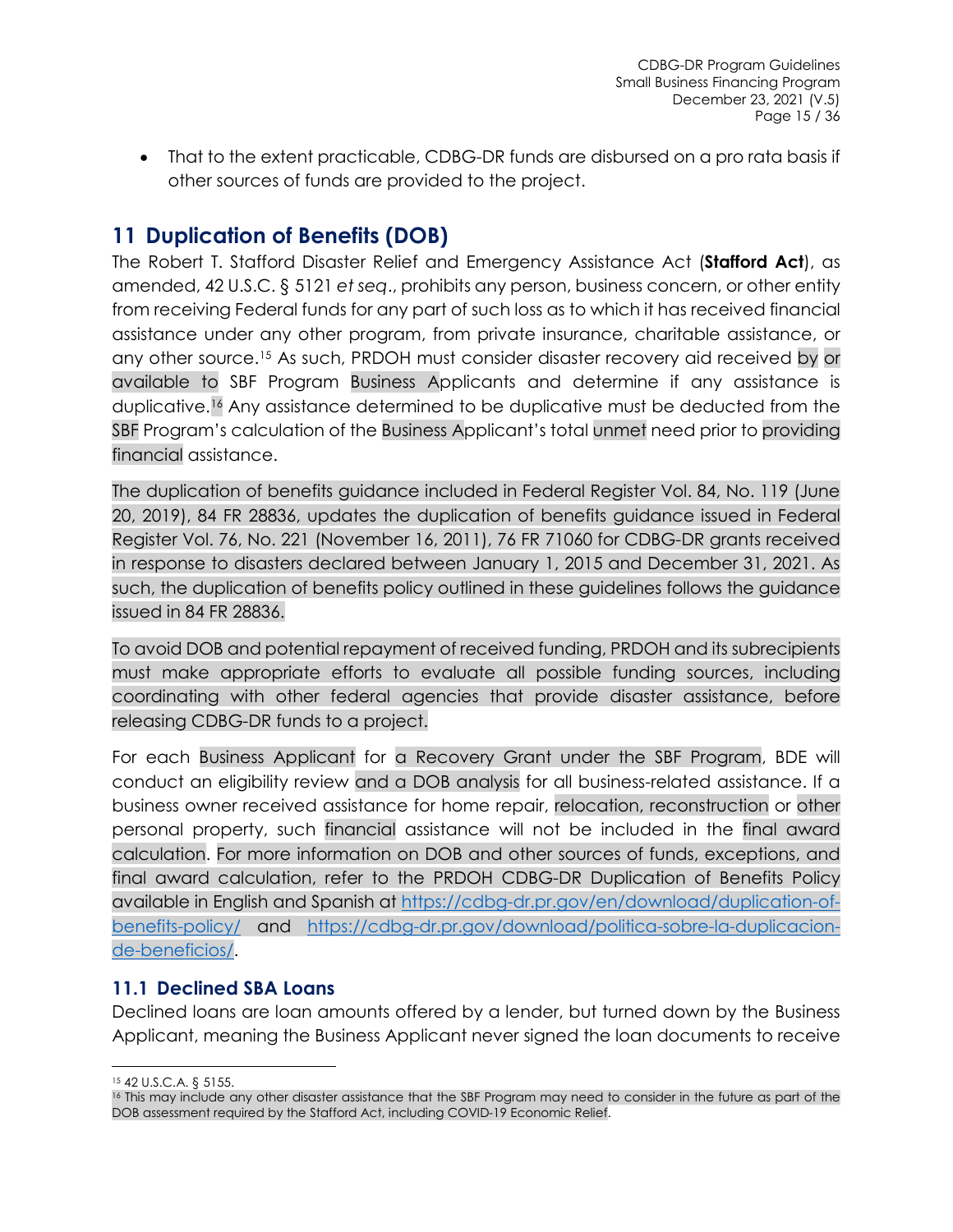a loan disbursement. The Bipartisan Budget Act of 2018 (Pub. L. 115–123, approved February 9, 2018) provides that grantees "shall not take into consideration or reduce the amount provided to any applicant for assistance from the grantee where such applicant applied for and was approved, but declined assistance related to such major declared disasters that occurred in 2014, 2015, 2016, and 2017 from the Small Business Administration (SBA)". Therefore, declined subsidized loans, including SBA loans are not to be included in the calculation of DOB.

The SBF Program will attempt to verify declined loan amounts using third-party data from SBA. If it cannot be ascertained from the SBA data whether or not the applicant declined the loan, the loan may still be excluded from DOB calculation if the Business Applicant provides a written certification stating that the applicant did not accept the subsidized loan.

#### <span id="page-15-0"></span>**11.2 Cancelled SBA Loans**

Cancelled loans are loan amounts offered by a lender, accepted by the Business Applicant, but for a variety of reasons, all or a portion of the loan amount was not disbursed and is no longer available to the applicant. Undisbursed portions of cancelled SBA loans may be excluded from the calculation of DOB, if it can be documented that the undisbursed portion of an accepted loan is cancelled and no longer available to the Business Applicant. To document that an SBA loan is cancelled, the Business Applicant must provide either: a written communication from the lender confirming the loan is cancelled and no longer available to the applicant; or a legally binding agreement between PRDOH and the applicant that indicates the period of availability of the loan has passed and the applicant agrees not to take actions to reinstate the loan or draw any additional undisbursed loan amounts. In addition, PRDOH must notify SBA that the Business Applicant has agreed not to take any actions to reinstate the loan or draw additional amounts.

# <span id="page-15-1"></span>**12 Determining the Recovery Grant Award Amount**

BDE will calculate the Recovery Grant award amount for an eligible Business Applicant based on an evaluation of the individual business application to the SBF Program. The SBF Program will consider the unmet need assessment, and the DOB analysis as part of the evaluation of the final award.

#### <span id="page-15-2"></span>**12.1 Final Award Calculation**

The final award calculation will be conducted in accordance with, but not limited to, the following steps:

- 1. Calculate eligible amount of working capital.
- 2. Calculate eligible amount of equipment and furniture.
- 3. Calculate Business Applicant's total eligible uses of funds. (Sum of Step 1 and 2)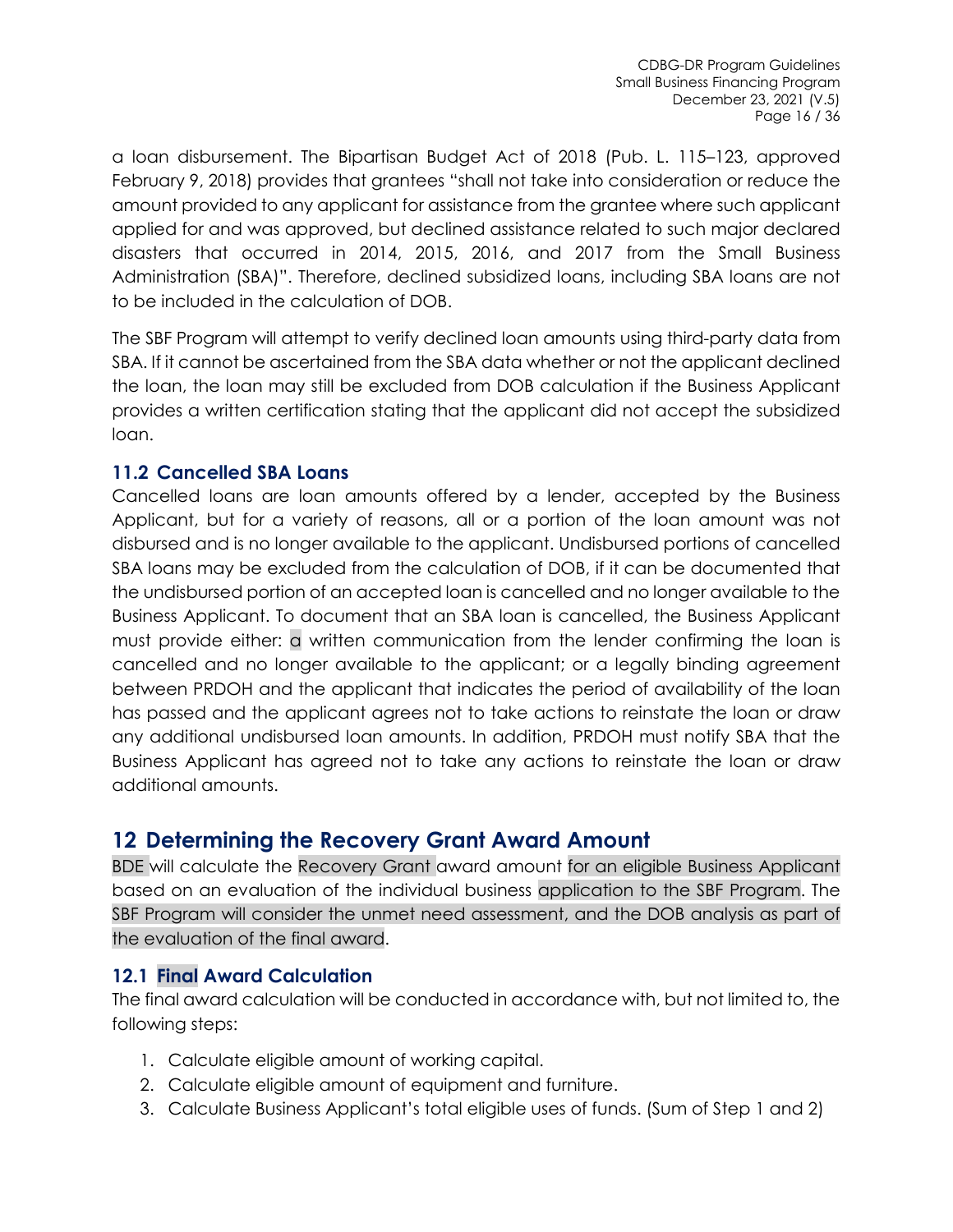- 4. Identify all potentially duplicative assistance. (SBA, NFIP, other business interruption insurance, etc.)
- 5. Verify all duplicative assistance received or approved for the Business Applicant and determine amount considered to be duplicative.
- 6. Deduct assistance determined to be duplicative from the Business Applicant's eligible uses of funds.
- 7. Calculate final unmet need. (Step 3 minus Step 6)
- 8. Determine maximum grant award amount. (Lesser of Step 7 or one hundred fifty thousand dollars (\$150,000)).[17](#page-16-1)

The SBF Program provides funding up to the established award cap of one hundred fifty thousand dollars (\$150,000). Businesses with unmet needs greater than one hundred fifty thousand dollars (\$150,000) may apply for the Program, but the SBF Program may only fund up to one hundred fifty thousand dollars (\$150,000) of the unmet need. The SBF Program will calculate the maximum unmet need and award amount for each Business Applicant. Business Applicants will then select which items to accept funding for, up to one hundred fifty thousand dollars (\$150,000); using the *Intended Use of Funds Form*. The *Intended Use of Funds Form* outlines the agreed upon uses for the Recovery Grant and will be used to ensure that businesses expend financial assistance on eligible uses as outlined in the form.

Businesses that request moveable equipment or furniture with individual items with costs in excess of one hundred fifty thousand dollars (\$150,000) must provide evidence that they have other sources of funding to cover the total cost of the equipment in excess of the final award amount. Eligible Business Applicants must present the required evidence prior to a release of funds from the SBF Program for any Recovery Grant<sup>[18](#page-16-2)</sup>.

#### <span id="page-16-0"></span>**12.2 Working Capital**

For businesses, requesting working capital assistance through a Recovery Grant offered by the SBF Program, BDE will estimate a monthly working capital need by reviewing the Business Applicant's Puerto Rico State Business Tax Returns. Using the average working capital expense estimated for the business, BDE will multiply that number times six (6) to determine the Business Applicant's maximum eligible working capital assistance.

For businesses that started prior to the Hurricanes and are still open or are planning to reopen, as the same business, the working capital need, will be calculated based on prestorm Puerto Rico State Corporate Tax Returns and/or after storm Puerto Rico State

<span id="page-16-1"></span> <sup>17</sup> Businesses with need greater than \$150,000 may be assisted via other programs in the CDBG-DR economic recovery portfolio of programs. Please see the Action Plan a[t https://www.cdbg-dr.pr.gov/en/action-plan/](https://www.cdbg-dr.pr.gov/en/action-plan/) for more information on other economic development opportunities. Participation in the SBF Program does not preclude applicants from applying for assistance under other programs.

<span id="page-16-2"></span><sup>18</sup> As mandated by underwriting criteria outlined at 24 C.F.R. § 570.209, the SBF Program must ensure that all sources of funding are committed prior to funding a grant award.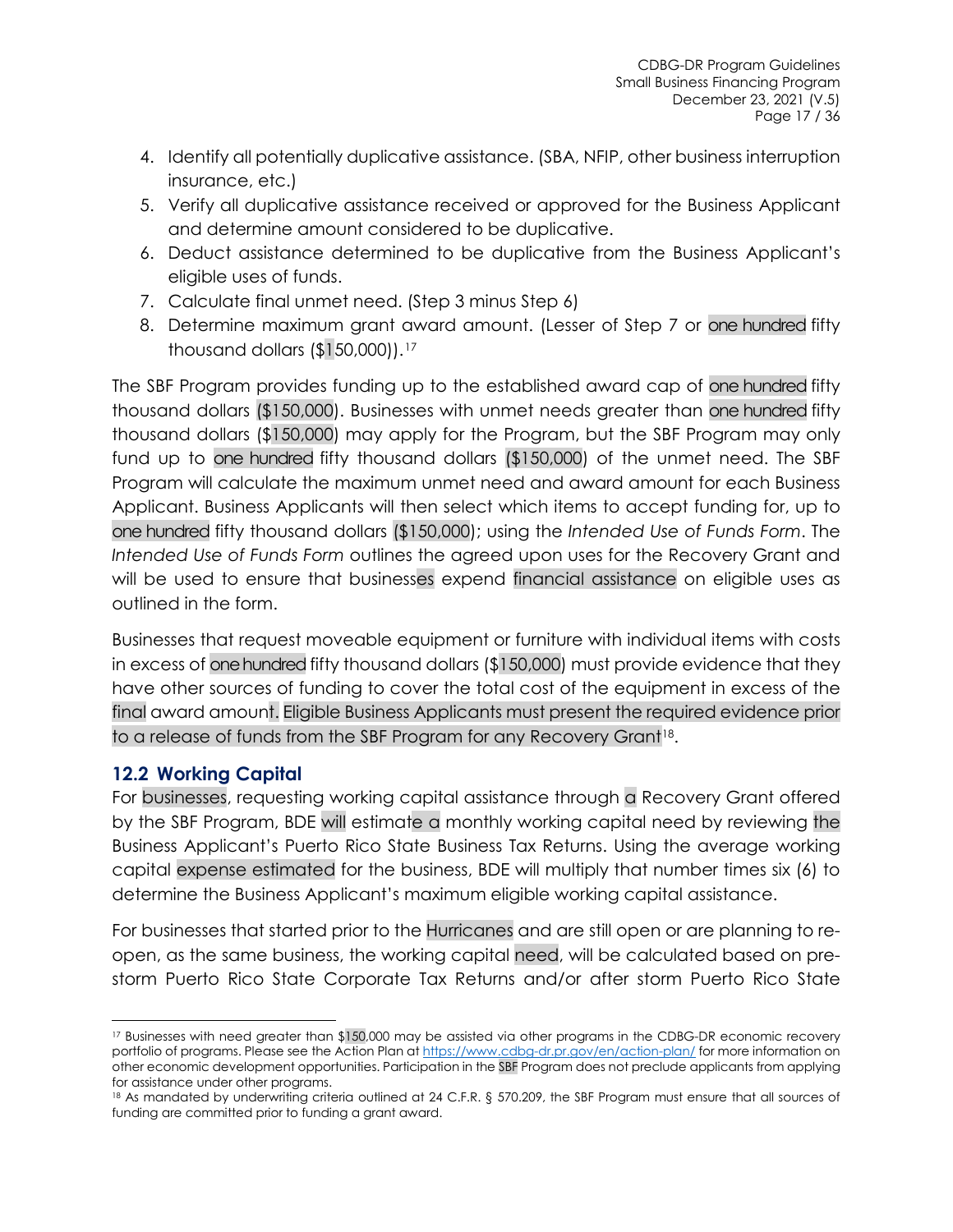Corporate Tax Returns. Depending on the time the business started, the working capital need, will be prorated accordingly in order to justly calculate the disaster recovery grant and unmet need. For businesses that started after the Hurricanes, but before March 25, 2020 (launch date of the SBF Program), the most current year tax return will be used to calculate the working capital need.

#### <span id="page-17-0"></span>**12.3 Equipment and Furniture**

Business Applicants may be eligible for assistance for expenses related to business equipment, machinery and/or furniture. The amount approved for working capital and equipment expenses may not exceed the maximum award of one hundred fifty thousand dollars (\$150,000).

Costs associated with equipment include the documented repair or replacement of machinery or equipment not dependent on construction, reconstruction or structural expansion. In order to determine the amount for which a business is eligible for equipment and furniture expenses, the Business Applicant must provide three (3) quotes for each piece of equipment, machinery or furniture requested in the application. Additionally, the Business Applicant must include an adequate description of each item to determine the relevant nature of each requested item to the type of business owned and operated by the applicant.

Please note that if a business can demonstrate a special circumstance, meaning the requested equipment, machinery of furniture is highly specialized and/or it would be impossible to obtain three (3) quotes for it, then the applicant may provide proof of the special circumstance and provide only two (2) quotes for each piece of specialized equipment, machinery or furniture requested instead of (3) three.

Procurement of each category of equipment, machinery or furniture (the acquisition of goods or services) that in the aggregate dollar amount does not exceed \$10,000 (or \$2,000 in the case of acquisitions for construction subject to the Davis-Bacon Act), may be awarded without soliciting competitive quotations if the BDE considers the price to be reasonable. In such cases, the business may provide one (1) quote.

If the replacement of equipment, machinery or furniture damaged or destroyed by the Hurricane(s) is requested, then the Business Applicant must provide verification of loss or damage (which may include pictures). If the requested equipment, machinery or furniture is necessary for the business to reopen and/or remain viable in the post-hurricane economy, the Business Applicant must also provide a business-related justification for the new piece of equipment or furniture.

The SBF Program will ensure all program costs are necessary and reasonable. All eligible uses of funds will be reviewed for DOB before final award determination and execution of any Recovery Grant Agreements.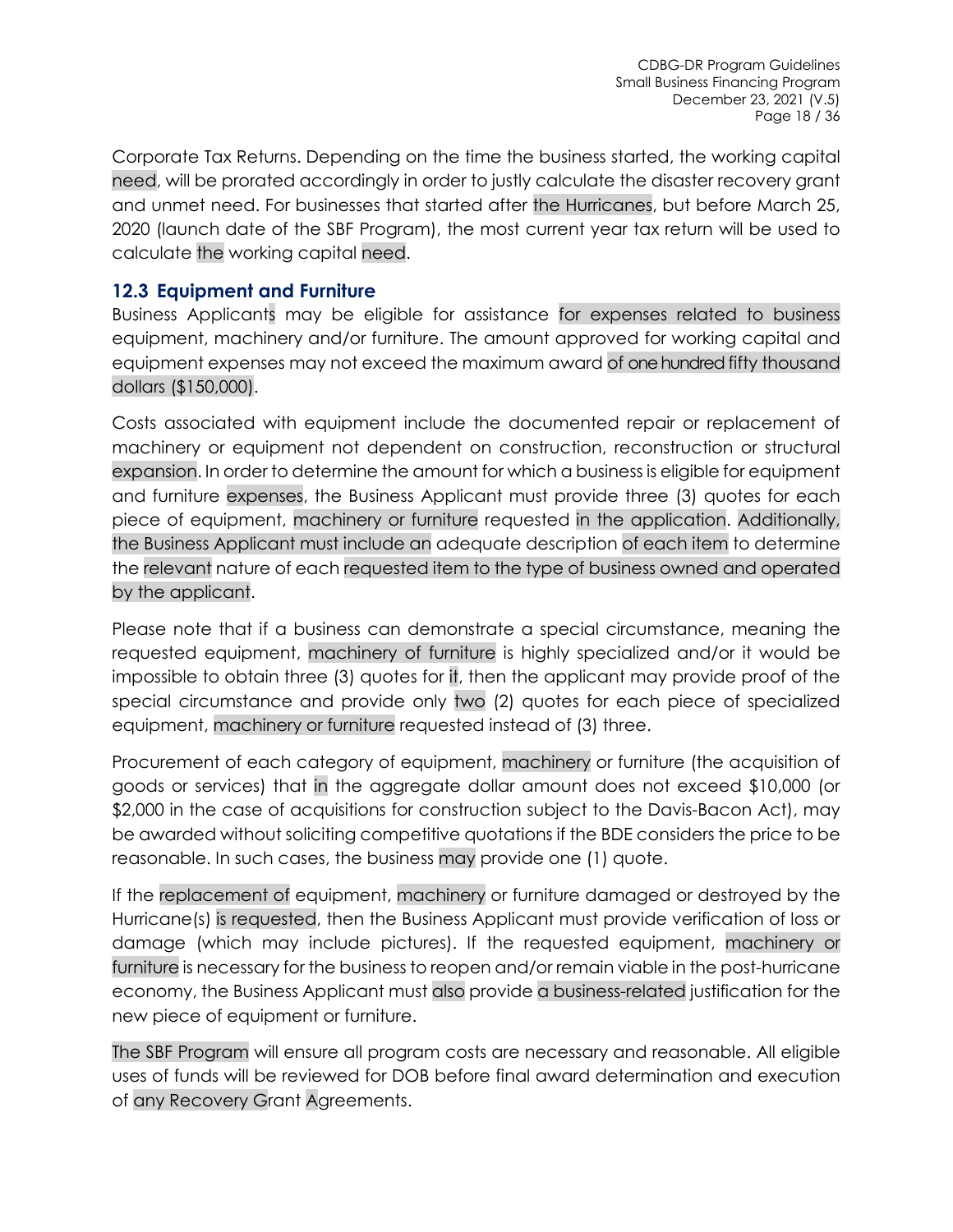#### <span id="page-18-0"></span>**12.4 Final Award Determination**

Once BDE has determined the total working capital and equipment expenses for which a Business Applicant may be eligible under a Recovery Grant, BDE will conduct a DOB analysis and deduct all verified DOB amounts from the Business Applicant's final award.

The DOB analysis consists, but is not limited to the following steps:

- BDE will collect information on potentially duplicative funding sources from all Business Applicants during the application intake and eligibility review phases;
- Business Applicants will be required to provide insurance provider contact information, policy coverage information and ID, claims information and amounts received and approved for all potentially duplicative sources;
- Business Applicants will be required to authorize the SBF Program to contact all potentially duplicative financial assistance sources on their behalf to verify all funding available, received and/or approved; and
- Using information collected from the Business Applicant and the authorization provided by the Business Applicant, the SBF Program will perform a verification of benefits received and/or approved on all Business Applicants. BDE may work directly with Business Applicants to expedite this process.
- BDE will calculate final award for eligible Business Applicants.

#### <span id="page-18-1"></span>**12.5 Awards and Requirements**

The SBF Program reserves the right to cancel any award if funds are used for any other purpose other than the stated purposes outlined in the Recovery Grant Agreement signed between the Business Applicant and BDE. Any funding expended contrary to the uses specified in the grant agreement, must be returned to the SBF Program in full. Grantees/Awarded Businesses must submit proof of expenditure of the funds granted under the Recovery Grant Agreement and document compliance with at least one (1) of the three (3) HUD national objectives defined in the authorizing statute of the CDBG Program at 104(b)(3) of the Housing and Community Development Act of 1974 (**HCDA**) (42 U.S.C. § 5304), within **seven (7) months** of disbursement of a grant award for working capital or **ninety (90) days** of disbursement of a grant award for equipment to ensure verification of proper use of the Grant Award, and will need to continue providing proof of expenditures until all funds are committed and verified by the SBF Program. The SBF Program will set the deadlines by which the Awarded Businesses must present all subsequent working capital proof of expenditure reports and/or equipment, machinery or furniture proof of expenditure reports, until the Closeout process begins.

Once all expenditures are verified as valid and in compliance with the grant agreement, a Closeout Confirmation Letter (Final Closeout) will be sent to Awarded Business after all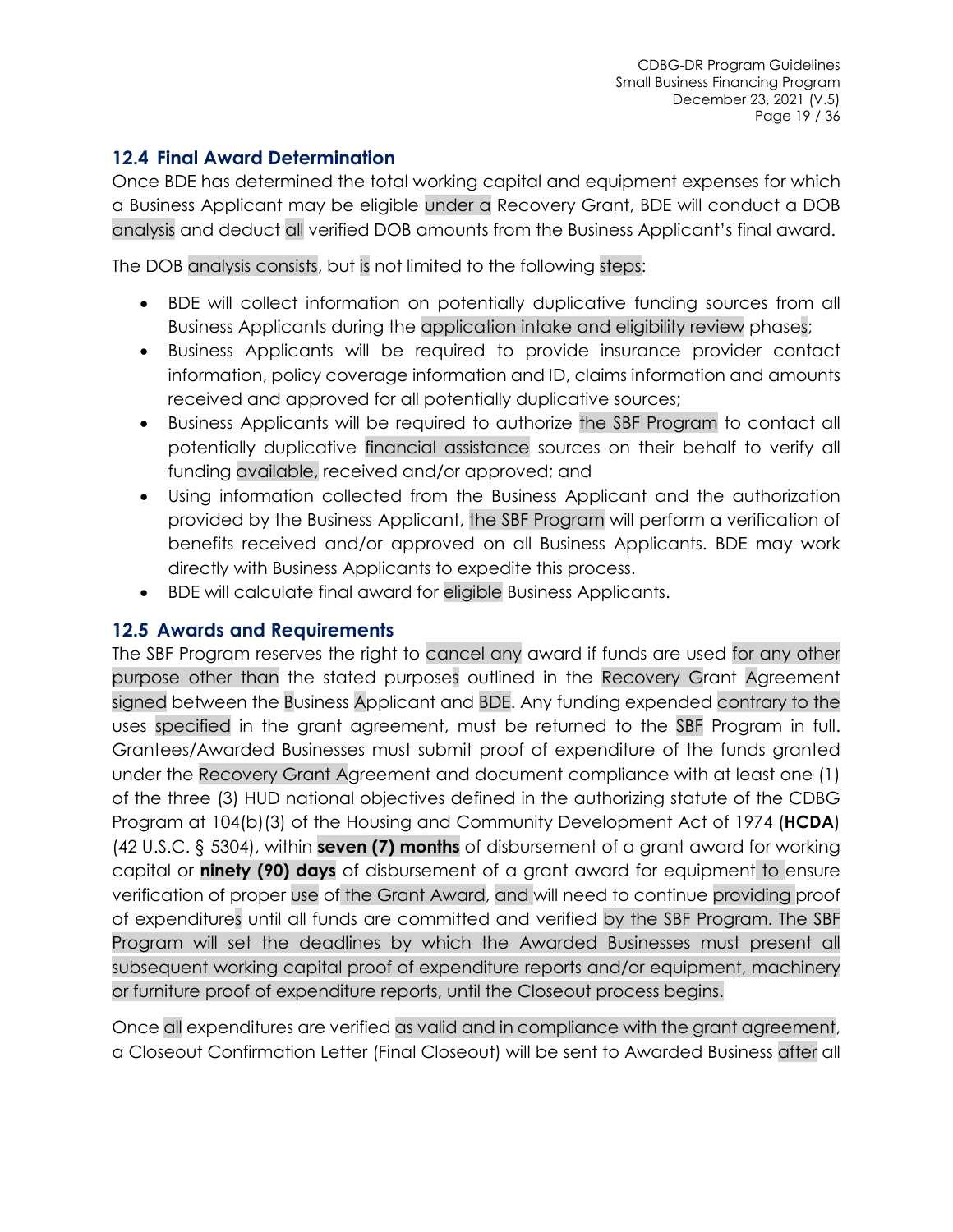other closeout requirements have also been met.[19](#page-19-1) Prior to the Closeout Confirmation Letter notification, the SBF Program may request additional proof of expenditures to validate use of funds and close the file.

Instances may arise where an Awarded Business must return all or part of the awarded financial assistance to the SBF Program. The SBF Program is responsible for recapturing duplicative funds from Awarded Businesses or from Awarded Businesses who become non-compliant. All Awarded Businesses files will be reviewed and reconciled for accuracy to ensure DOB did not occur and that applicants are in compliance with SBF Program requirements and federal guidelines for DOB. If an Awarded Business has been identified as receiving a potential overpayment, the SBF Program will document the amount and the basis for the repayment in writing via a Repayment Notification to be sent to the Awarded Business.

Once the SFB Program has determined that the Awarded Business must return funds to the CDBG‐DR Program grant fund, the applicant must repay in a timely manner. All repayments shall be expected to be repaid in full as one lump sum amount. The SBF Program will review any Awarded Business' claims of financial hardship and may make limited accommodations, on a case-by-case basis. All funds recovered by the SBF Program will be tracked in the Disaster Recovery Grant Reporting system (**DRGR**) and returned to the CDBG‐DR account or U.S. Treasury if the CDBG‐DR grant has been closed out.

Awarded Businesses will be required to repay financial assistance received under the SBF Program in the event of: (a) the application including any information provided therewith or thereafter by the applicant, contains any type of material misrepresentations; or (b) the award was made in error and the Business Applicant is not entitled to assistance under the SBF Program Guidelines.

## <span id="page-19-0"></span>**13 Exacerbated Impacts**

To the extent that the impacts to the business resulting from the Hurricanes are exacerbated by circumstances beyond the Business Applicant's control before the business is fully recovered, as per Federal Register Vol. 84, No. 119 (June 20, 2019), 84 FR 28836, the SBF Program may still award a Recovery Grant to said business.<sup>[20](#page-19-2)</sup>

For example, if a business was impacted by the Hurricanes and a subsequent earthquake, pandemic, or any other natural disaster exacerbated the original impact of the Hurricanes, before the business is fully recovered. In such cases, the SBF Program may

<span id="page-19-2"></span><span id="page-19-1"></span> <sup>19</sup> As mandated by underwriting criteria outlined at 24 C.F.R. § 570.209, the SBF Program must ensure that all sources of funding are committed prior to providing financial assistance to an eligible Business Applicant. <sup>20</sup> See 84 FR 28836 a[t https://www.govinfo.gov/content/pkg/FR-2019-06-20/pdf/2019-13147.pdf](https://www.govinfo.gov/content/pkg/FR-2019-06-20/pdf/2019-13147.pdf)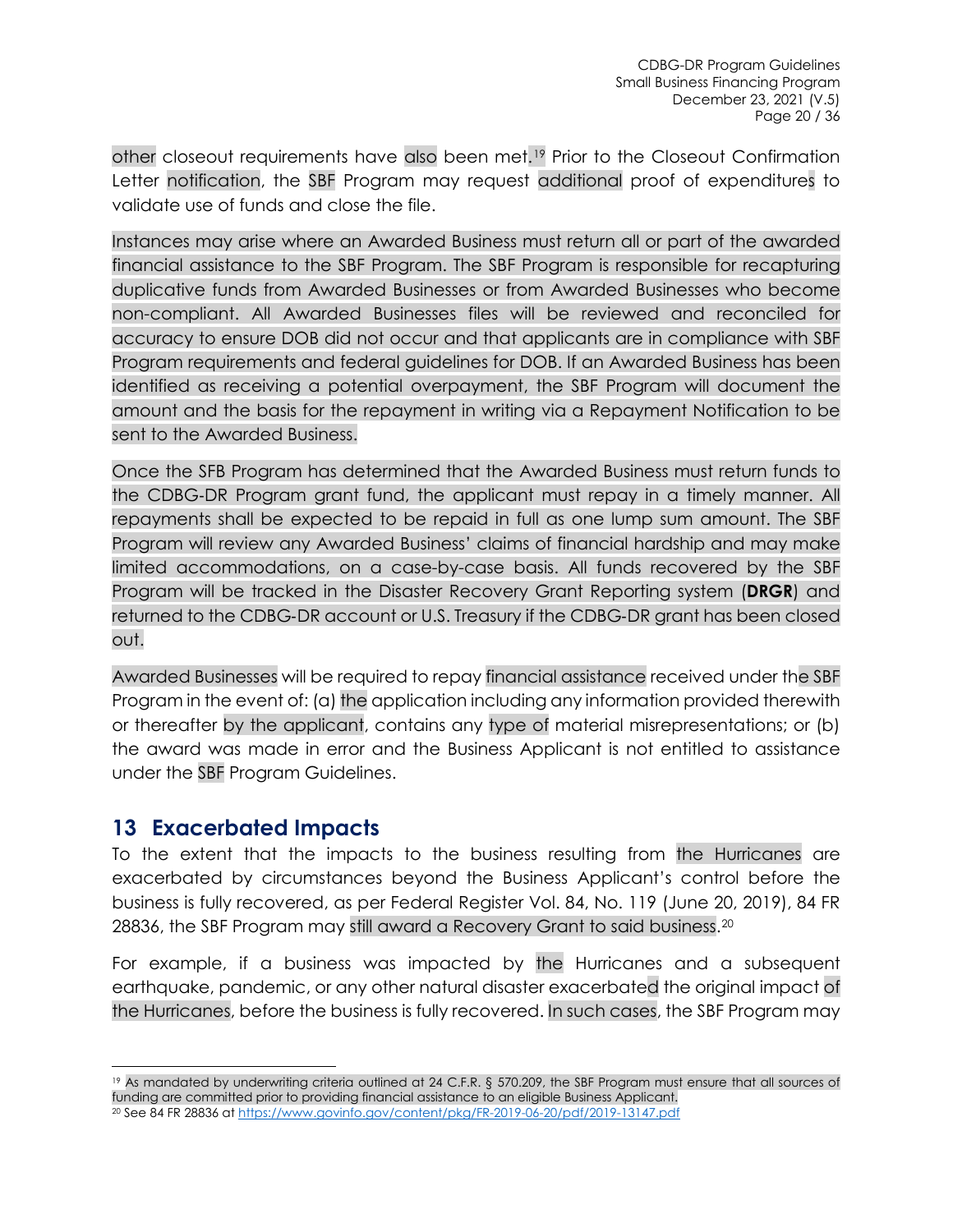provide financial assistance to cover the unmet need, as it currently exists at the time of the intake and application process.

However, the SBF Program may not provide assistance for activities that: (1) address a need arising solely from any subsequent disaster other than Hurricanes Irma and/or María; or (2) address a need that has been met in full.[21](#page-20-1)

As stated in the SBF Program eligibility criteria, all Business Applicants must have been impacted by Hurricanes Irma and/or María to receive financial assistance. Prior to providing recovery aid for unmet needs, the SBF Program must analyze other financial assistance made available to the Business Applicant to prevent any duplication of benefits, as described in the Duplication of Benefits (DOB) section in these guidelines.

Additional damages to the business caused by other natural disasters after the Hurricane(s), such as damage from the COVID19 Pandemic or earthquakes, do not preclude a business owner from applying to the SBF Program for their unmet need so long as it can tie back the damages to the Hurricane(s).

## <span id="page-20-0"></span>**14 Environmental Review**

An environmental review is the process of reviewing a project and its potential environmental impacts to determine whether it meets federal, state, and local environmental standards. Every project undertaken with federal funds, and all activities associated with such project, are subject to the provisions of the National Environmental Policy Act of 1969 (**NEPA**), 42 U.S.C. § 4321 *et seq*., as well as HUD's environmental review regulations at 24 C.F.R. Part 58 on Environmental Review Procedures for Entities Assuming HUD Environmental Responsibilities. Therefore, an environmental review process is required for all awards to be issued under the SBF Program to ensure that the proposed activities do not negatively impact the surrounding environment and that the property itself will not have an adverse environmental or health effect on end users. The Code of Federal Regulations at 24 C.F.R. § 58.22 prohibits the commitment or spending of federal or non-federal funds on any activity that could have an adverse environmental impact or limit the choice of reasonable alternatives prior to completion of an environmental review. Environmental clearance must be obtained for each project prior to the commitment of federal or non-federal funds. A violation of this requirement may jeopardize federal funding for the SBF Program and disallow all costs that were incurred before completion of the environmental review.

All SBF Program awards records must have documented compliance with NEPA and other environmental requirements. Therefore, all projects shall have an Environmental

<span id="page-20-1"></span> <sup>21</sup> See Community Development Block Grant Disaster Recovery (CDBG-DR) Policy Guidance for Grantees 2019 at <https://files.hudexchange.info/resources/documents/CDBG-DR-Policy-Guide.pdf>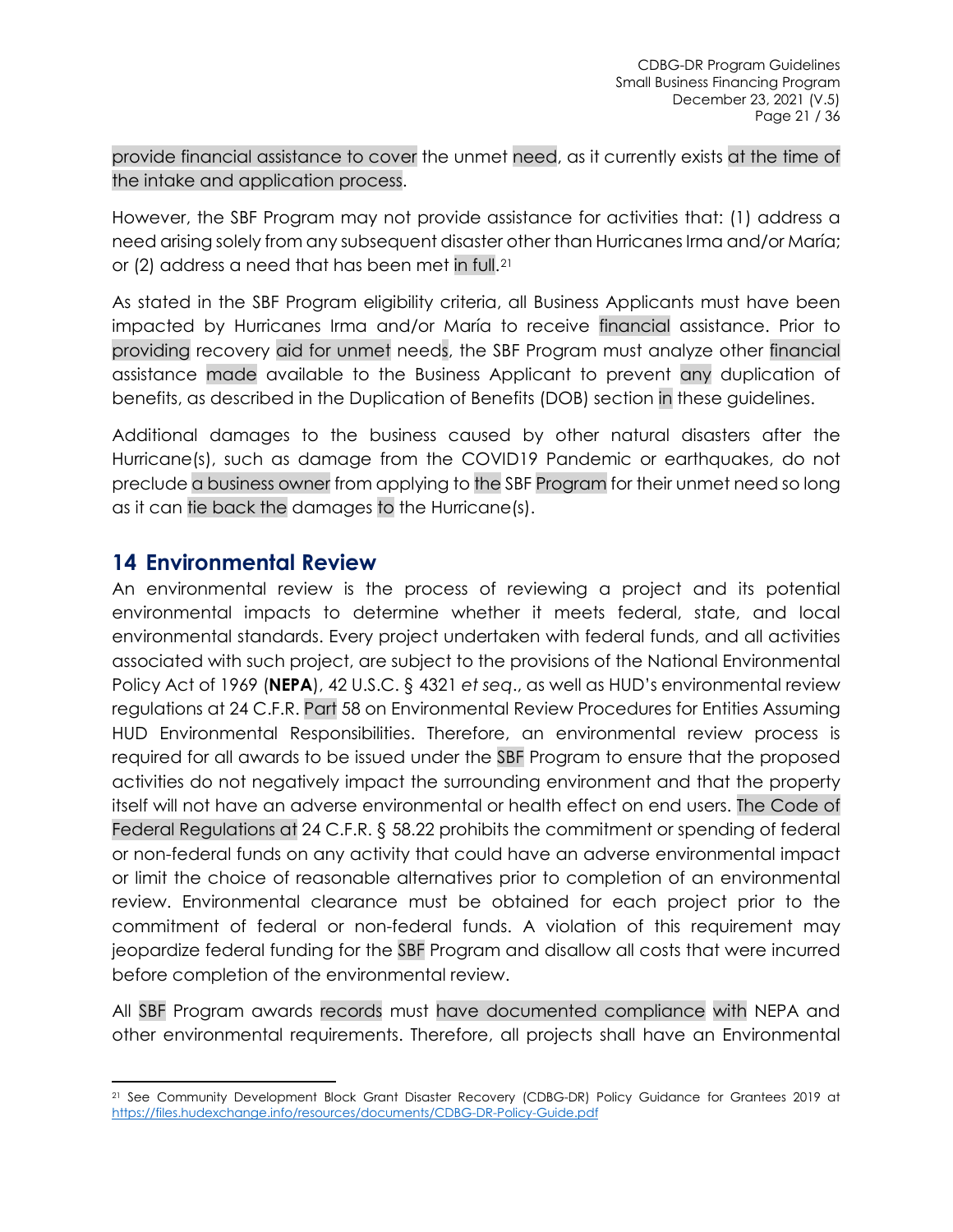Review Record (**ERR**), as required by NEPA and related laws. The ERR for all projects shall set forth: the existence of negative impacts on a site; the means to mitigate negative impacts; alternatives to the project (if needed); and the rejection of any proposed activities, if all other options fail and it becomes the most prudent action.

Environmental reviews will be conducted concurrently with DOB analyses, when feasible. Environmental reviews must be completed prior offering SBF Program financial assistance to an eligible Business Applicant.

#### <span id="page-21-0"></span>**14.1 Environmental Level of Review**

To conduct the appropriate level of environmental review, the SBF Program will determine the environmental classification of the project. The term "project" may be defined as an activity or group of activities that are geographically, functionally, or integrally related, regardless of funding source, to be undertaken by the SBF Program, in whole or in part, to accomplish a specific program objective. There are four (4) major classifications of environmental review for projects:

- **Exempt Activities**: Those activities which are highly unlikely to have any direct impact on the environment.
- **Categorically Excluded Activities**: Those activities that may have an impact on the environment, but not to the extent that an Environmental Assessment under NEPA or Environmental Impact Statement is required. There are two (2) types of Categorically Excluded Activities, as follows:
	- o **Categorically Excluded Not Subject to 24 C.F.R. § 58.5:** Includes those activities included under 24 C.F.R. § 58.35 (b) and require environmental checks for the items listed at 24 C.F.R. § 58.6. For activities under this classification, no public notice or request for release of funds is required to use grant funds.
	- o **Categorically Excluded Subject to 24 C.F.R. § 58.5:** Refers to those activities included under 24 C.F.R. § 58.35 (a) and require environmental checks for the items listed at 24 C.F.R. § 58.5 and 24 C.F.R. § 58.6. If any environmental items are identified as potentially impacting (such as floodplains), a Request for Release of Funds (including publication of Notice of Intent) is required.
- **Environmental Assessment**: Includes those activities that could potentially have a significant impact on the environment. In addition to compliance with the laws and authorities at 24 C.F.R. § 58.5 and 24 C.F.R. § 58.6, environmental assessments must consider an array of additional potential impacts of the project, including a National Environmental Policy Act analysis. This environmental assessment requires publishing a Notice of Intent to Request Release of Funds as well as a Finding of No Significant Impact (assuming such is found).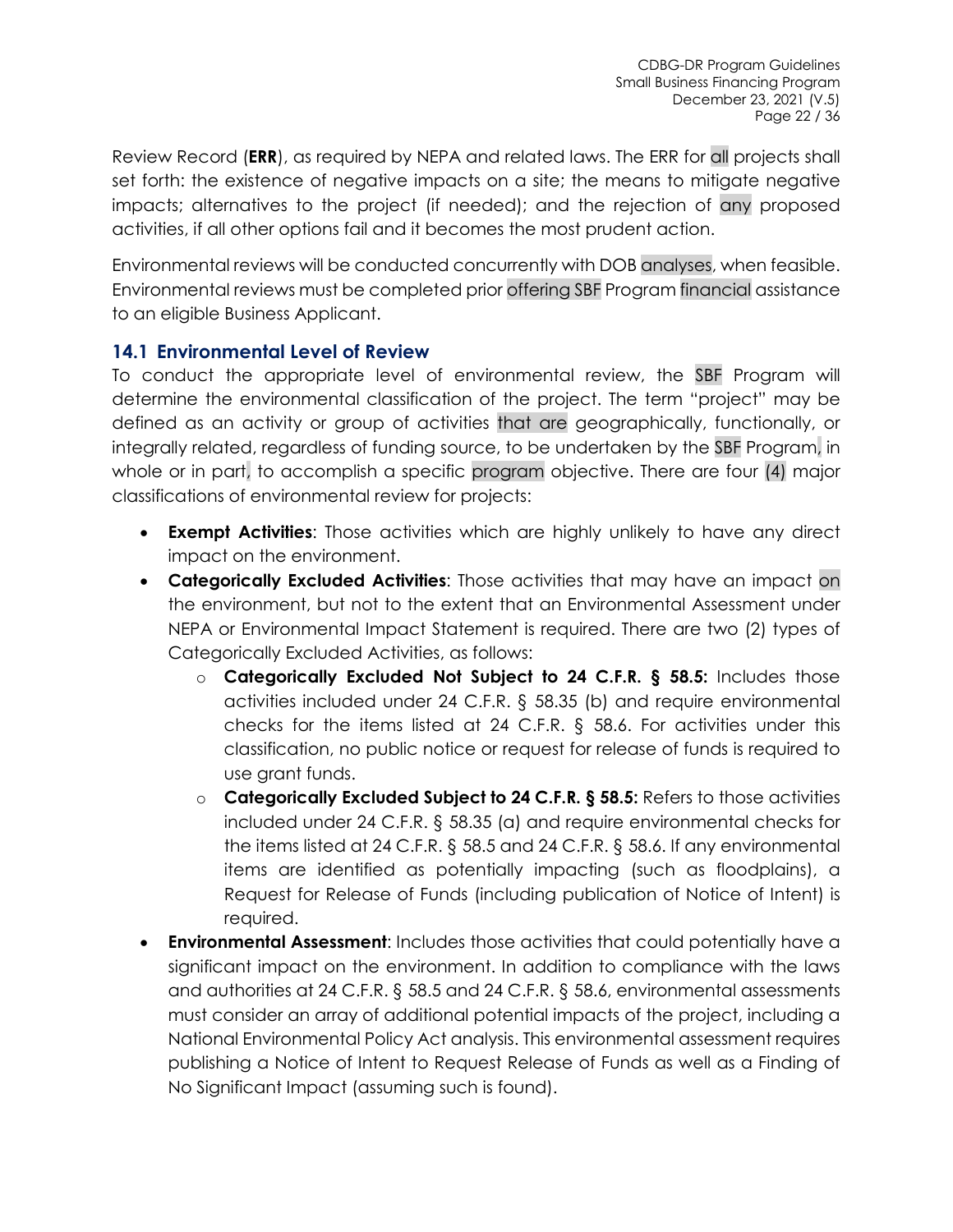• **Environmental Impact Statement**: Those activities that require a detailed written statement required by Section 102(2)(C) of NEPA for a proposed major Federal Action significantly affecting the quality of the human environment. These statements are normally used for major housing (2,500 units or more) or infrastructure projects.

#### <span id="page-22-0"></span>**14.2 Exempt and Categorically Excluded Not Subject to § 58.5**

Based upon these guidelines, the only types of environmental reviews required for the SBF Program are (1) Exempt for administration and management activities and (2) Categorially Excluded Not Subject to 24 C.F.R. § 58.5 (**CENST**). Examples of categorically excluded activities not subject to related laws and authorities under 24 C.F.R. § 58.5 include: tenant based rental assistance; supportive services; operating costs; economic development activities; activities to assist homebuyers to purchase existing dwelling units or units under construction; and affordable housing predevelopment costs with no physical impact. To complete environmental requirements for categorically excluded activities not subject to 24 C.F.R. § 58.5, the SBF Program must make a finding of categorical exclusion and include such finding in the Environmental Review Record. When these kinds of activities are undertaken it is not required to issue a public notice or to submit a request for release of funds. In any case, environmental compliance is required for the items listed in 24 C.F.R. § 58.6.

#### <span id="page-22-1"></span>**14.3 Activities Requiring a CEST or Environmental Assessment**

The Program will conduct the appropriate level of environmental review required by the funded activity. A CEST (Categorically Excluded, Subject to 24 C.F.R. § 58.5) review will be performed on any activities that require rehabilitation not to exceed an increase of twenty percent (20%) of the current building size. Additionally, any activities that require permanent changes to install equipment (such as installing new gas lines, electrical, vent lines) or other activities that would essentially add value to the property would require a CEST. The Categorical Exclusions at 24 C.F.R. § 58.35(a) identify the classifications of all activities that would require a CEST review.

#### <span id="page-22-2"></span>**14.4 Certification of Exemption and CEST Reviews**

The SBF Program activity encompassed in the one hundred fifty thousand-dollar (\$150,000) Recovery Grants pertaining the provision of working capital and the purchase of equipment has been determined to have a level of environmental review of CEST in accordance with 24 C.F.R. § 58.35 (b). Except for the applicable requirements of 24 C.F.R. § 58.6 (addressed below), PRDOH must provide an Environmental Review Record that identifies the citations at 24 C.F.R. § 58.6. Any properties within a Special Flood Hazard Area (aka 100-year floodplain) must purchase flood insurance for all equipment more than \$5,000 in aggregate. Additionally, activities within a Coastal Barrier Resource System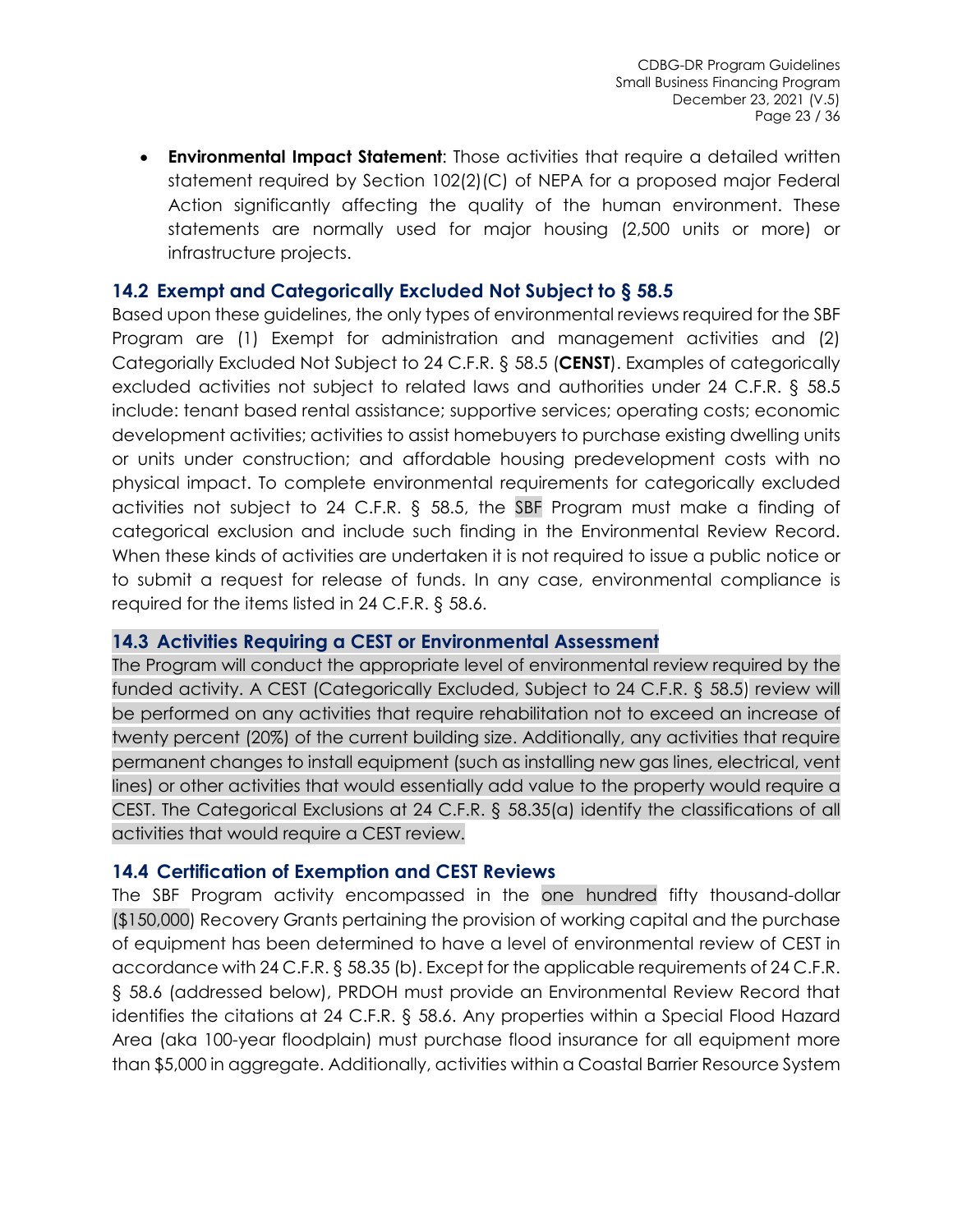(**CBRS**) unit are not allowed, unless the activity is specifically identified to provide services to the CBRS unit.

The administration and management of the SBF Program has been approved by PRDOH's Certifying Officer as an exempt activity per 24 C.F.R. § 58.34, as accredited in the Certificate of Exemption for HUD Funded Projects signed on August 9, 2019 and resides in the project file.

Should the SBF Program change in a way that includes other activities different from those already identified, a new determination of the level of environmental review should be performed and documented in the project files. If a modification changes the level of environmental review, future reviews should be in accordance with the new level of environmental review.

# <span id="page-23-0"></span>**15 Non-Responsive Applicants**

The SBF Program will make reasonable attempts to contact all Business Applicants to schedule meetings, collect documentation, or obtain other necessary information. If the Program has made **five (5)** consecutive unsuccessful attempts to contact a Business Applicant, with no follow up contact from the Business Applicant, the applicant will be sent a Non-Responsive Notice. Contact attempts should be made using different methods of communication at different times of the day/week. The Non-Responsive Notification provide contact information for the SBF Program, advises the applicant of the next steps in the application process and notifies the applicant that they must contact the SBF Program within **fourteen (14) calendar days** of the date of the letter. If the Business Applicant fails to contact the SBF Program within the allotted **fourteen (14) calendar days** allowed, the application will be closed.

Likewise, the SBF Program will make reasonable attempts to collect all required documentation and/or information to complete the application intake and evaluation process. The SBF Program will send a written notification to the Business Applicant, detailing the required documents and information needed to complete the application intake and evaluation process. The written notification will explain to applicants that the requested information or documentation must be sent or presented to the SBF Program within **thirty (30) calendar days** from the date of the written notification. Please note that, failure to fulfill a program request for information within the **thirty (30) calendar day** period may result in closure of the application due to the non-responsiveness of the Business Applicant.

## <span id="page-23-1"></span>**16 Voluntary Withdrawal**

A Business Applicant may request to withdraw from the SBF Program at any time before disbursement of funds begins. The voluntary withdrawal process will be followed in the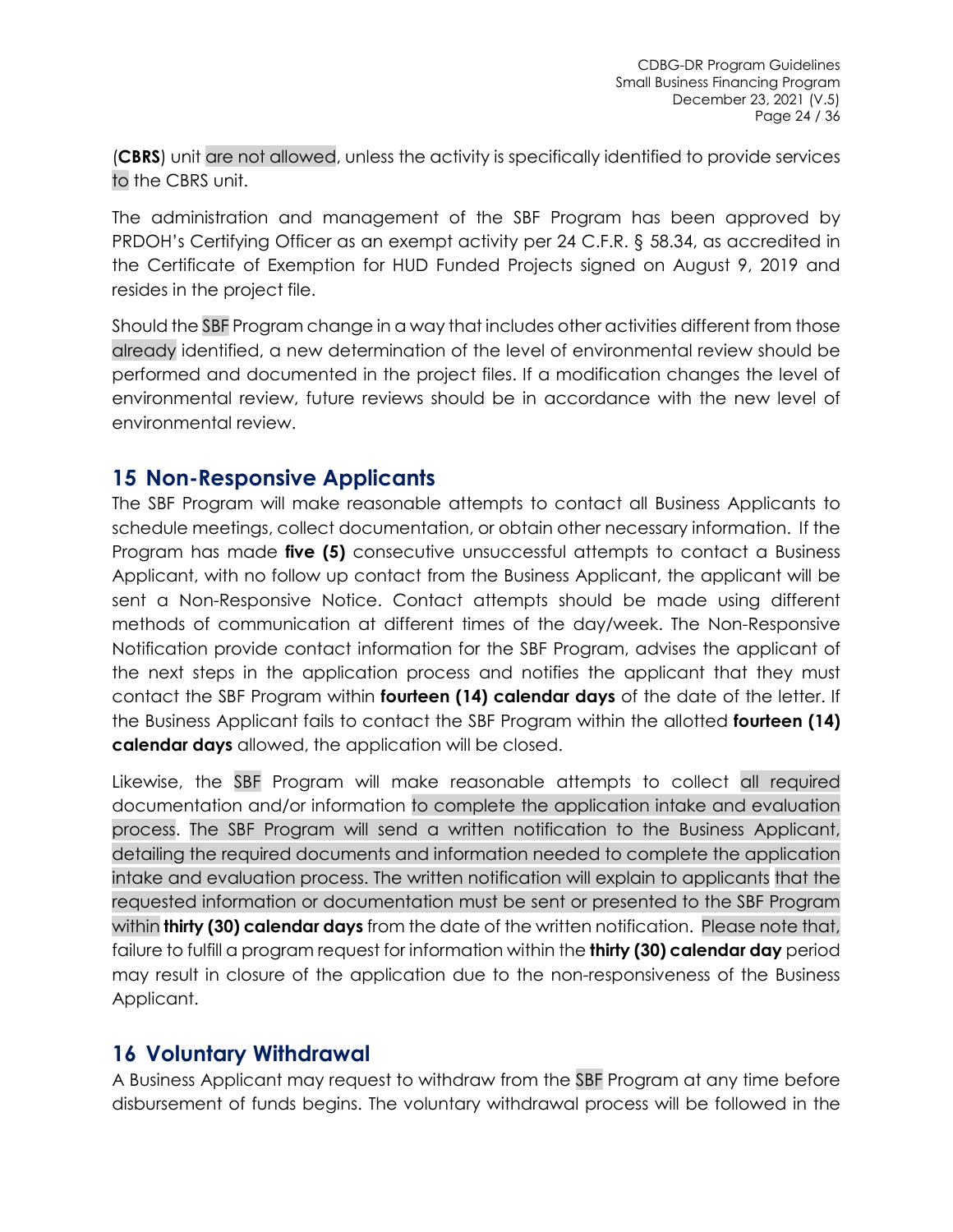event an Applicant requests to withdraw from the Program. To withdraw, the Business Applicant will notify BDE of its desire to withdraw from the Program*, who will then provide a Voluntary Withdrawal Notice* to the Applicant. The Applicant or Applicants may withdraw from the Program using an electronic method. Upon completion of the withdrawal request, a *Withdrawal Confirmation Notification* will be sent to the Applicant and the application status will be updated to "Withdrawn".

If the Applicant has received a disbursement of funds, they will not be able to withdraw from the Program and they will be notified through a Voluntary Withdrawal Denial Notification. Applicants who receive a Voluntary Withdrawal Denial Notification are required to comply with Program requirements until Expenditure Review and all the Closeout steps have been completed. Failure to comply with Program requirements will result in the Applicant being referred to a recapture process as established in Recapture Section of these Guidelines.

# <span id="page-24-0"></span>**17 Section 3**

The purpose of Section 3 of the Housing and Urban Development Act of 1968, 12 U.S.C. § 1701u (hereinafter "**Section 3**"), is to ensure that employment and other economic and business opportunities generated by HUD financial assistance be directed, to the greatest extent feasible, and consistent with existing Federal, State and local laws and regulations, to low- and very low- income persons. Particularly those who are recipients of government assistance for housing, and to business concerns which provide economic opportunities to low- and very low-income persons.

PRDOH, its contractors, subcontractors as well as Subrecipients to PRDOH and their respective contractors and subcontractors must demonstrate compliance, to the greatest extent feasible, with Section 3 by implementing the employment, training, and contracting requirements at 24 C.F.R. § 75.19, and meeting or exceeding the HUD established labor hour safe harbor benchmarks for Section 3 Workers and Targeted Section 3 Workers.

The SBF Program, their contractors and subcontractors, will comply with the Section 3 responsibilities as outlined at 24 C.F.R. Part 75, Subpart C. To this end, SBF Program staff, contractors and subcontractors will participate in PRDOH trainings on how to integrate Section 3 compliance within their respective hiring and subcontracting plans.

For more information on Section 3, refer to the PRDOH CDBG-DR Section 3 Policy available in English and Spanish at [https://cdbg-dr.pr.gov/en/download/section-3](https://cdbg-dr.pr.gov/en/download/section-3-policy/) [policy/](https://cdbg-dr.pr.gov/en/download/section-3-policy/) and https://cdbg-dr.pr.gov/download/politica-sobre-seccion-3/.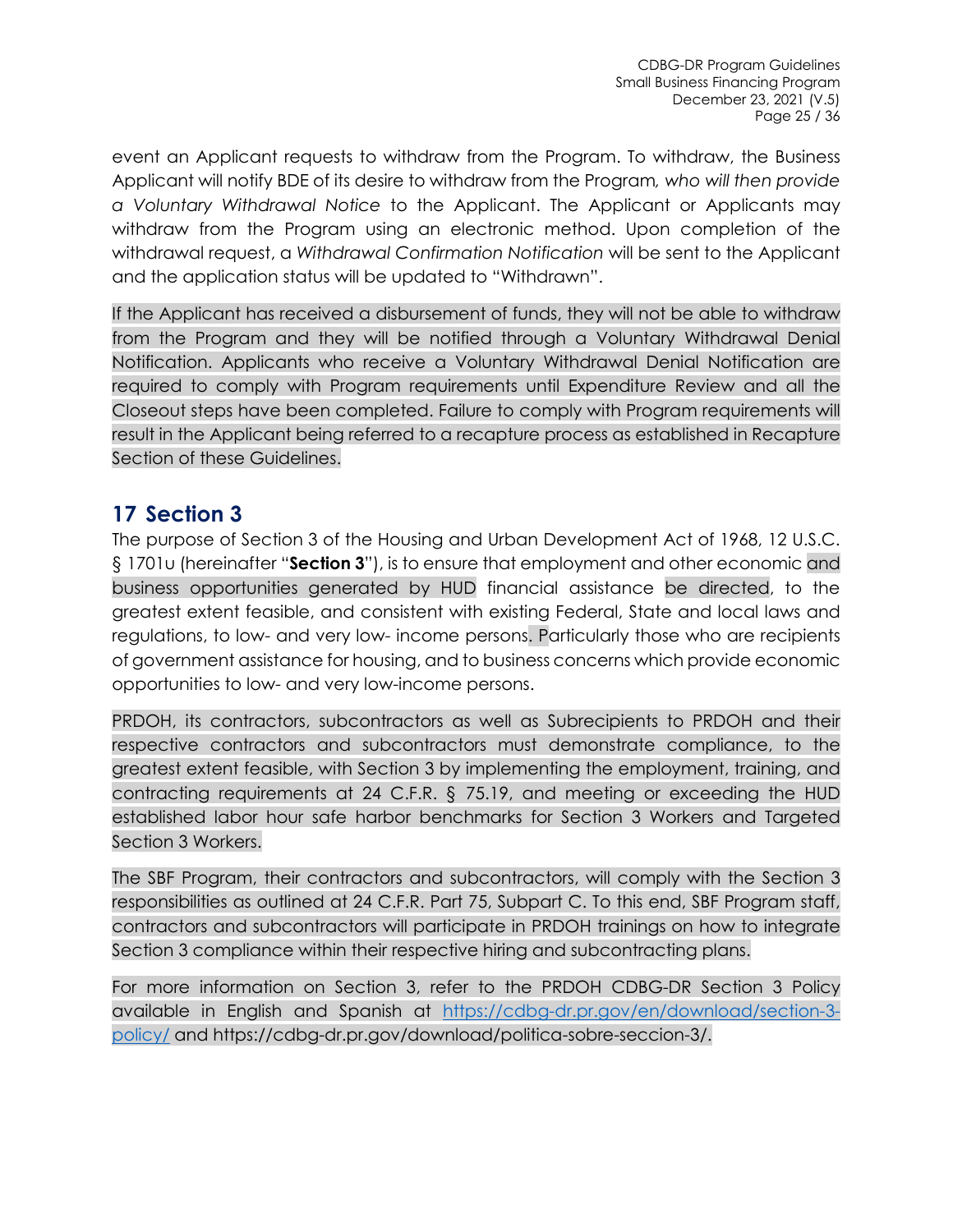# <span id="page-25-0"></span>**18 Reporting**

The SBF Program will comply with the reporting requirements under the CDBG-DR regulations. This includes all information and reports as required under any executed contracts and demographic data and other information on Business Applicants and awardees processed by contractual agreement.

# <span id="page-25-1"></span>**19 Monitoring**

This Program will be subject to the general Monitoring Plan, Cross Cutting Guidelines and other Grantee adopted guidelines or policies and procedures as outlined within the SRA between BDE and PRDOH. PRDOH will request sample data of populations served to monitor compliance with program objectives and with federal and local laws and regulations.

BDE will monitor subrecipients it engages to assist with program management using the PRDOH Monitoring Plan.

If issues of non-compliance are identified during a monitoring event, the SBF Program will categorize such issues as either material or administrative. Awarded Businesses found to be in material non-compliance, or which received funds in error, may be required to repay grant funds to the State, as per the Terms and Conditions of the Recovery Grant Agreement. All Companies who were willfully fraudulent will be prosecuted.

According to 24 C.F.R. § 570.501(b), PRDOH, as grant administrator, is responsible for ensuring that CDBG-DR funds are used in accordance with programmatic requirements. The use of CDBG-DR funds by designated public agencies, subrecipients, or contractors does not relieve PRDOH of this responsibility. Therefore, the SBF Program will comply with PRDOH's standardized Monitoring Plan, Cross Cutting Guidelines and other Grantee adopted guidelines, policies and procedures, as outlined within the SRA between the subrecipients and PRDOH. BDE will perform monitoring of the SBF Programs using a Monitoring Plan created in accordance with the requirements of PRDOH's standardized Monitoring Plan and under PRDOH's supervision.

# <span id="page-25-2"></span>**20 Application Closeout for Recovery Grants**

Upon exhaustion of all available funds, the SBF Program applications shall be closed. This process will begin by ensuring that all invoices presented and that everything reflected in the *Intended Use of Funds Form* and that the Recovery Grant Agreement has been performed in compliance with all SBF Program requirements. A member of the SBF Program's Quality Control Team will perform a complete review of the application file to ensure all necessary documentation is present and to ensure that the case is ready for closeout.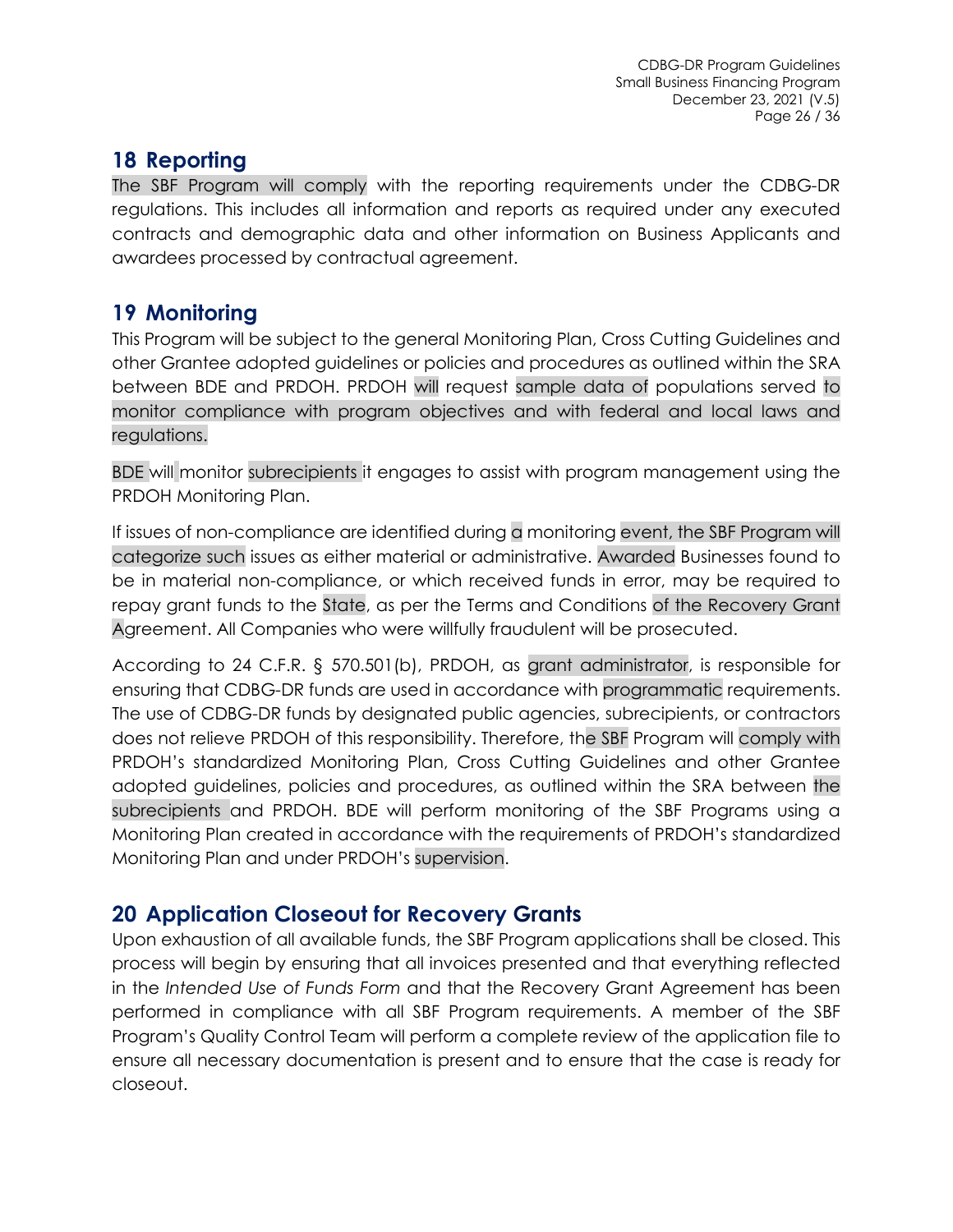General requirements for Closeout are as follows:

- All eligibility and DOB documentation comply with all requirements of the SBF Program and is sufficient to justify the Awarded Business' participation in the SBF Program;
- All SBF Program forms required throughout the entirety of the application intake and evaluation process have been duly completed and executed by the appropriate SBF Program Staff and Awarded Business or Business Applicant;
- All forms required by the SBF Program throughout the entirety of the program life cycle have been duly completed and executed by the appropriate parties;
- The CDBG-DR National Objective(s) have been properly documented by SBF Program Staff;
- All funds used by the SBF Program, whether CDBG-DR funds in origin or received by means of subrogation, have been properly accounted for and reconciled;
- Environmental clearance, if required, has been obtained for the Awarded Business and resides in the corresponding case record; and
- Other requirements for Closeout as established in the Recovery Grant Agreement have been met by the Awarded Business and/or SBF Program Staff.

Outreach will be made to the Business Applicant, or any other party involved if any additional information is necessary to close out the case. Once all levels of quality control review are passed, the Business Applicant will receive a Program Final Notice and their individual case will be placed in a closeout complete status.

#### <span id="page-26-0"></span>**20.1 Recapture**

Instances may arise where an applicant must return all or part of the awarded funding to the Program. The Program is responsible for recapturing duplicative funds; funds awarded to applicants who become non-compliant, as well as funds from applicants that have been identified as receiving a potential overpayment. All applicant files will be reviewed and reconciled for accuracy to ensure DOB did not occur and that applicants are in compliance with Program requirements and federal guidelines. If an applicant has been identified as receiving a potential overpayment, the Program will document the amount and basis for the repayment in writing via a Repayment Notification.

Applicants who disagree with a repayment amount determined by the Program may challenge the determination. See the Program-based Reconsideration and/or Administrative Review section of these Guidelines. If the applicant's request is denied or there is failure on the part of the applicant to contest within the allotted timeframe, the Program will proceed with collecting the repayment amount. If the applicant's request results in a revision of the award amount or eligibility, the applicant will sign a revised Grant Agreement which will outline the requirements related to such changes and the requirements for repaying the remaining overdue amount, if any.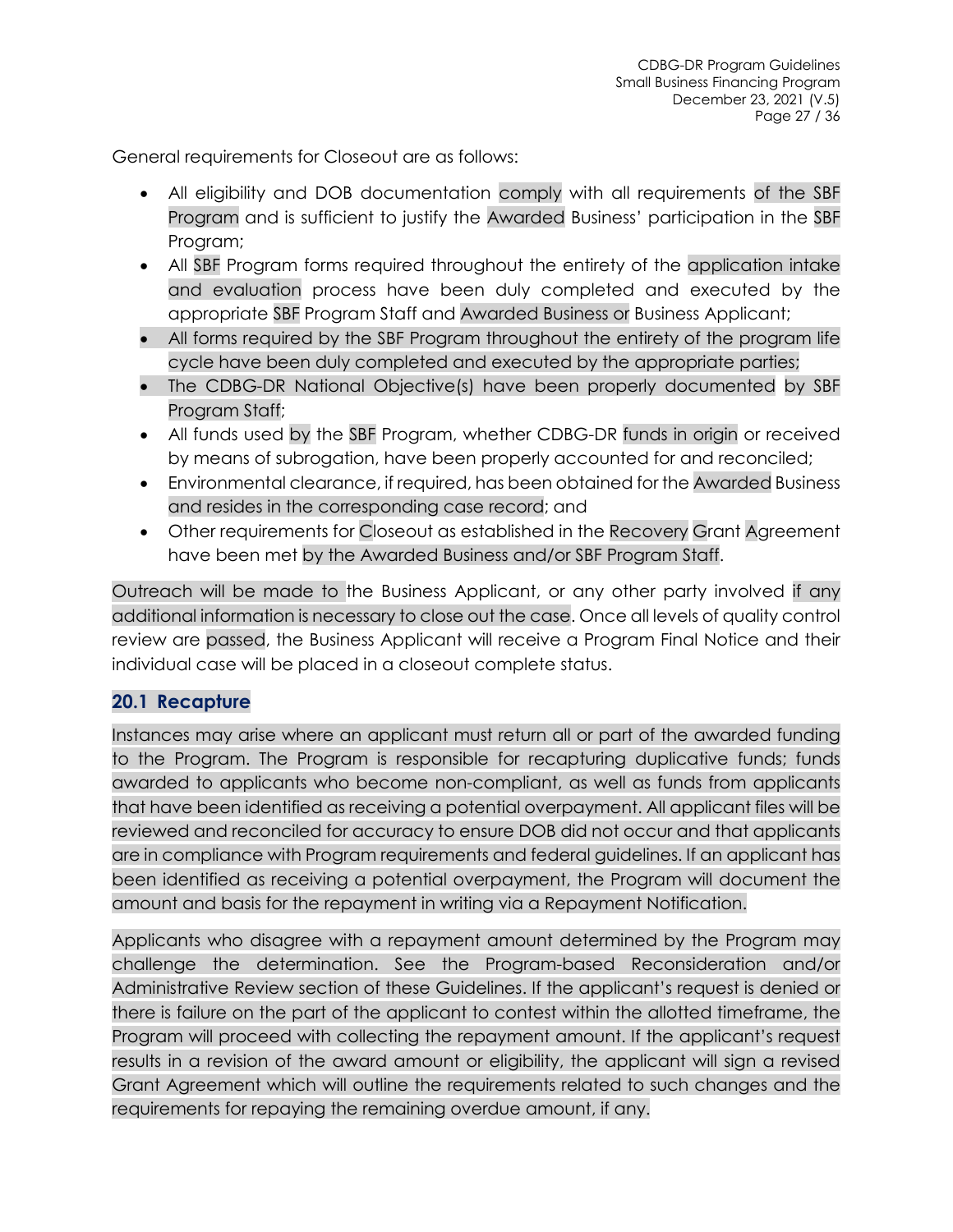Once it has been determined that the applicant must return funds to the CDBG‐DR grant fund, the applicant must repay their funds in a timely manner. All repayments shall be expected to be repaid in full as one lump sum amount. All funds recovered because of this policy will be tracked in the Disaster Recovery Grant Reporting system (**DRGR**) and returned to the CDBG‐DR account or U.S. Treasury if the CDBG‐DR grant has been closed out.

# <span id="page-27-0"></span>**21 Program-Based Reconsideration and/or Administrative Review**

Applicants of the Program may contest any determinations or denials based on Program policy. However, an Applicant may not challenge a federal statutory requirement. Applicants have the right to request a Program-based Reconsideration with the Program or request an Administrative Review directly with PRDOH, as stated below. If the Applicant fails to contest a determination within the time allotted, the inaction will be deemed as an acceptance of the determination.

#### <span id="page-27-1"></span>**21.1 Program-Based Reconsideration Request**

Applicants who wish to contest a Program determination may file a Program-based Reconsideration Request directly with the Program by submitting a written request via electronic or postal mail within **twenty (20) calendar days** from the date a copy of the notice was filed in the record of the agency. Provided that, if the date on which the copy of the notice is filed in the records of the agency differs from the mailing date (postal or electronic) of said notice, the aforementioned **twenty (20) calendar day-term** shall be calculated from the mailing date (postal or electronic). Notices distributed via electronic communication shall be considered valid. In the event a notification is sent via postal and electronic mail, the notification date will be the one sent beforehand. All SBF Program notices will include the electronic and postal information where these will be received. (Email: RECONSIDERATION.SBF.CDBGDR@bde.pr.gov and Attn: SBF Program Reconsideration P.O. Box 2134 San Juan, PR 00922-2134, respectively).

Applicants who file a Program-based Reconsideration Request are encouraged to provide individual facts or circumstances, as well as supporting document to justify their petition. In the Reconsideration Request process, the Program will only review facts and information already included in an Applicant's file, unless the Applicant submits new documentation. The Program has the discretion to accept or reject new documentation based upon its relevance to the Program-based Reconsideration Request.

The Program will review and address the Reconsideration Request within **fifteen (15) calendar days** of its receipt. Applicants will be notified of the reconsideration determination via a Reconsideration Request Approved or a Reconsideration Request Denied notification.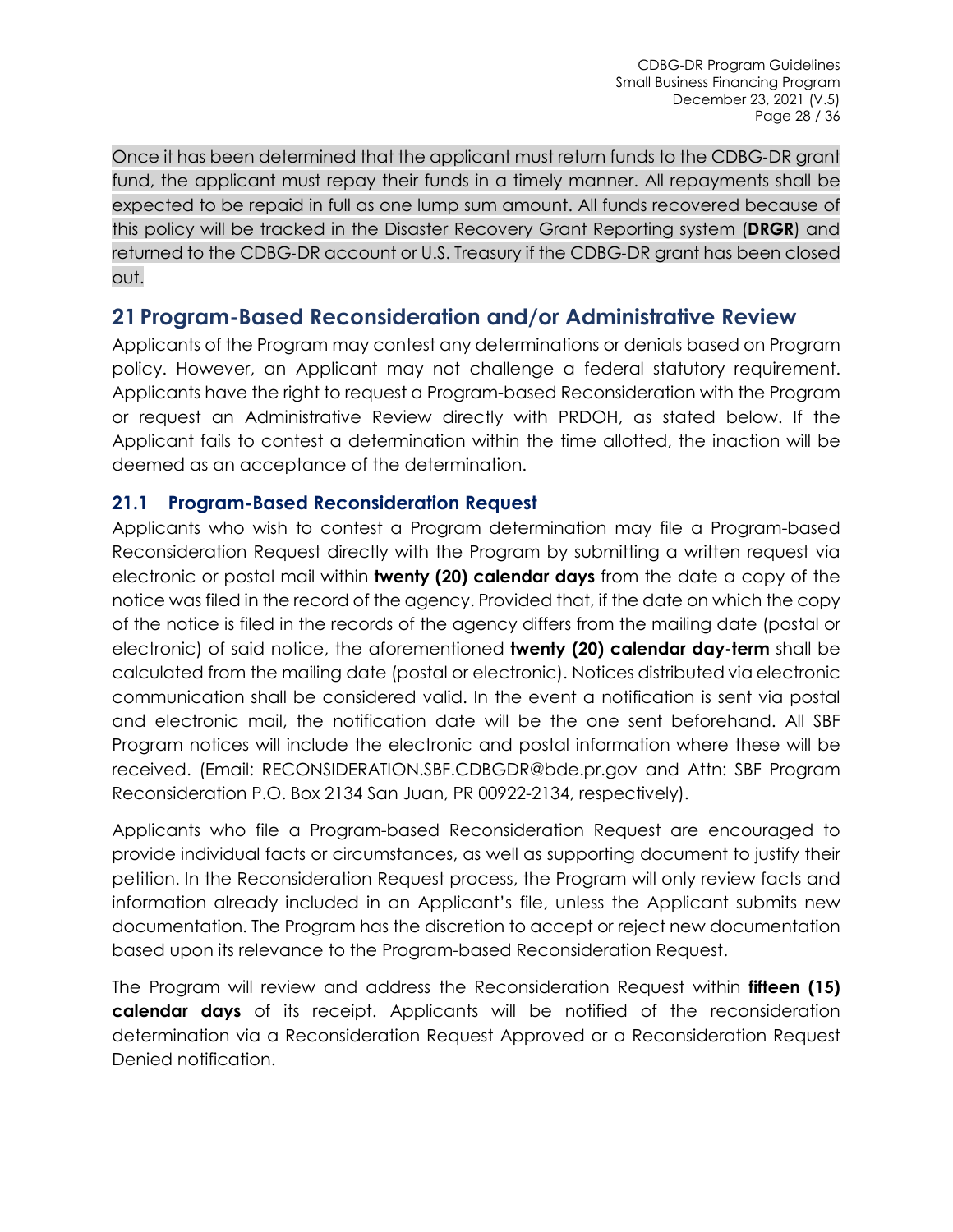Filing a Program-based Reconsideration Request does not substitute, negate, or preclude any legal right that an Applicant has to challenge a determination made by the Program. Therefore, Applicants who believe the initial determination of the Program to be erroneous, may submit, at their discretion, either a Program-based Reconsideration Request or a petition for review of the decision made by the Program by filing an Administrative Review Request at PRDOH in accordance with Regulation Number 4953, of August 19, 1993, which regulates the Formal Adjudication Process for PRDOH and its Adjunct Agencies (Regulation 4953)<sup>22</sup>.

#### <span id="page-28-0"></span>**21.2 Administrative Review Request**

If an Applicant disagrees with a Program determination, or with the Reconsideration Request Denial determination, said party may file directly to PRDOH, as grantee, an Administrative Review Request in accordance with the aforementioned Regulation 4953. The Applicant must submit such request, in writing, within **twenty (20) calendar days** from the date a copy of the Program determination or a Reconsideration Request Denial determination notice was filed in the record of the agency. Provided, that if the date on which the copy of the notice is filed in the records of the agency differs from the mailing date (postal or electronic), the aforementioned **twenty (20) calendar day-term** shall be calculated from the mailing date (postal or electronic). Notices distributed via electronic communication shall be considered valid. In the event a notification is sent via postal and electronic mail, the notification date will be the one sent beforehand. Submit the request via email to: [LegalCDBG@vivienda.pr.gov;](mailto:LegalCDBG@vivienda.pr.gov) via postal mail to: CDBG-DR Legal Division, P.O. Box 21365, San Juan, PR 00928-1365; or in person at PRDOH's Headquarters at: CDBG-DR Legal Division, 606 Barbosa Avenue, Juan C. Cordero Davila Building, Río Piedras, P.R. 00918.

If the Applicant disagrees with any **final** written determination on an Administrative Review Request notified by PRDOH after completing the Administrative Adjudicative Procedure, said party may file a Judicial Review petition before the Court of Appeals of Puerto Rico within **thirty (30) calendar days** after a copy of the notice has been filed. See Act No. 201-2003, as amended, known as the Judiciary Act of the Commonwealth of Puerto Rico of 2003, 4 L.P.R.A. § 24 *et seq*., and Section 4.2 of Act 38-2017, as amended, known as the Uniform Administrative Procedures Act of the Government of Puerto Rico, 3 L.P.R.A. § 9672.

## <span id="page-28-1"></span>**22General Provisions**

#### <span id="page-28-2"></span>**22.1 Program Guidelines Scope**

This document sets fort the policy governing the Program. These program guidelines are intended to aid and provide program activity guidance in Program implementation and

<span id="page-28-3"></span> <sup>22</sup> For more details, you can access Regulation 4953 (in Spanish) at: [https://www.vivienda.pr.gov/wp](https://www.vivienda.pr.gov/wp-content/uploads/2015/09/4953-Reglamenta-los-procedimientos-de-adjudicacion-formal..pdf)[content/uploads/2015/09/4953-Reglamenta-los-procedimientos-de-adjudicacion-formal..pdf](https://www.vivienda.pr.gov/wp-content/uploads/2015/09/4953-Reglamenta-los-procedimientos-de-adjudicacion-formal..pdf)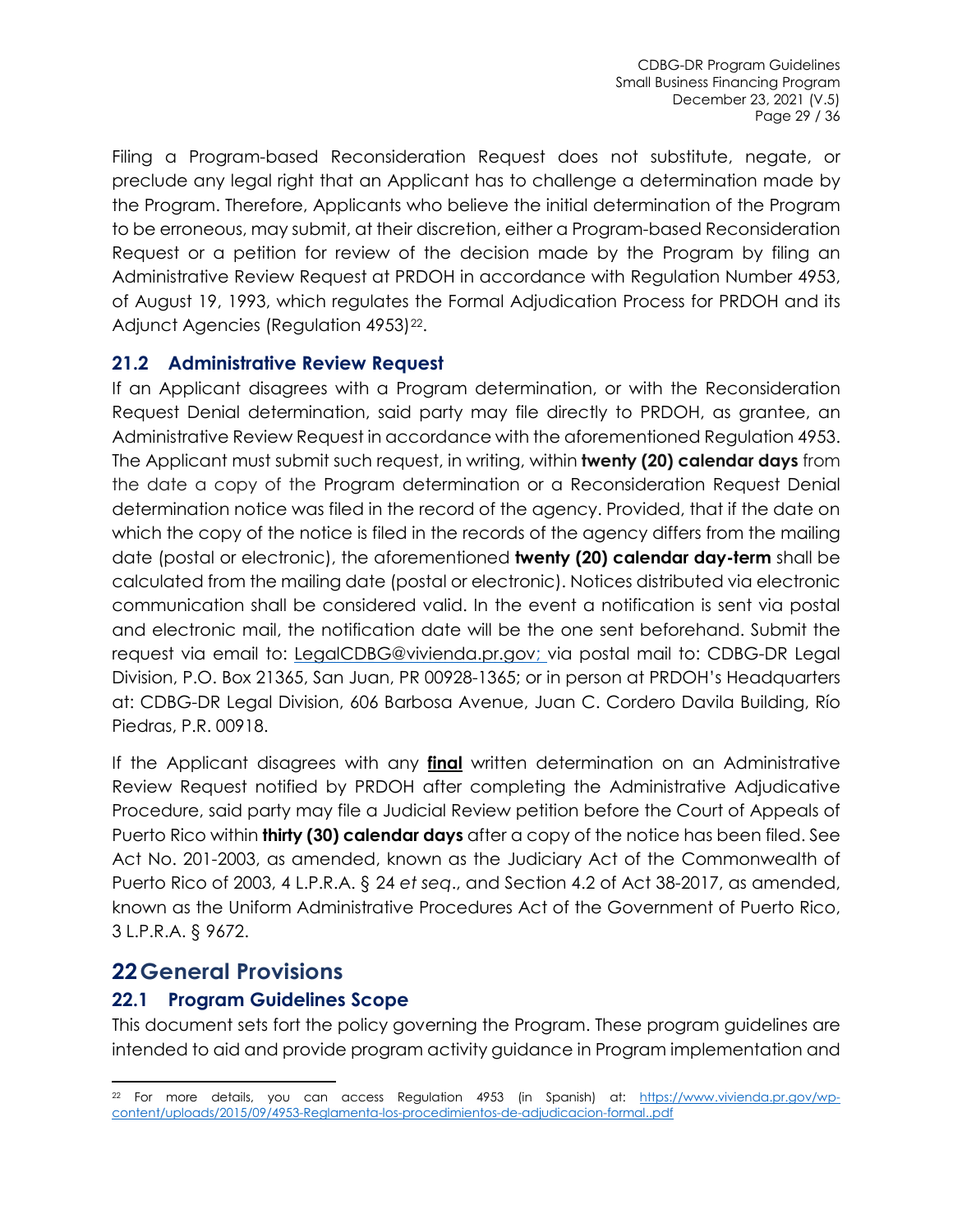closeout and should not be construed as exhaustive instructions. All Program activities must comply with the policies hereby stated. In addition, all program staff must adhere to established program procedures and all federal and state laws and regulations in effect, as applicable, in the execution of program activities.

However, PRDOH reserves the faculty to authorize, in its sole discretion, the granting of Program benefits to any Applicant, only when exceptional circumstances, not contemplated in these guidelines, justify it. Such faculty will be exercised on a case-bycase basis in compliance with local, state and federal requirements. PRDOH is in no way obligated to grant the Program benefits in said cases.

#### <span id="page-29-0"></span>**22.2 Program Guidelines Amendments**

PRDOH reserves the right to modify the policies established in these guidelines if the program guidelines, as written, do not reflect the intended policy or cause procedures to be impracticable, among any other circumstances. If an amended version of these guidelines is approved, the amended version fully supersedes all other previous versions and should be used as the basis for the evaluation of all situations encountered in the implementation and/or continuance of the Program from the date of its issuance, that is, the date that appears on the cover of these guidelines. Each version of the program guidelines will contain a detailed version control log that outlines any substantive amendment, inclusions and/or changes.

#### <span id="page-29-1"></span>**22.3 Disaster Impacted Areas**

As described in the initial Action Plan, and its amendments, the Government of Puerto Rico will use CDBG-DR funds solely for necessary expenses related to disaster relief, longterm recovery, restoration of housing, infrastructure, and economic revitalization in the impacted and distressed areas in Puerto Rico as identified in disaster declaration numbers DR-4336 and 4339. Through the Federal Register Vol. 83, No. 157 (August 14, 2018), 83 FR 40314, HUD identified that, for Puerto Rico, all components of the Island are considered "most impacted and distressed" areas. Therefore, these guidelines apply to all 78 municipalities of Puerto Rico.

#### <span id="page-29-2"></span>**22.4 Extension of Deadlines**

The Program could extend deadlines on a case-by-case basis. The Program may decline to extend a deadline if such extension will jeopardize the Program's completion schedule or the schedule of an individual construction project. The aforementioned strictly applies to program deadlines or established program terms. Under no circumstance(s) does the faculty to extend deadlines apply to the established terms of time in these guidelines or any applicable federal or state law or regulation, or to the terms of times established in these guidelines to request a Program-based Reconsideration, administrative review and/or judicial review.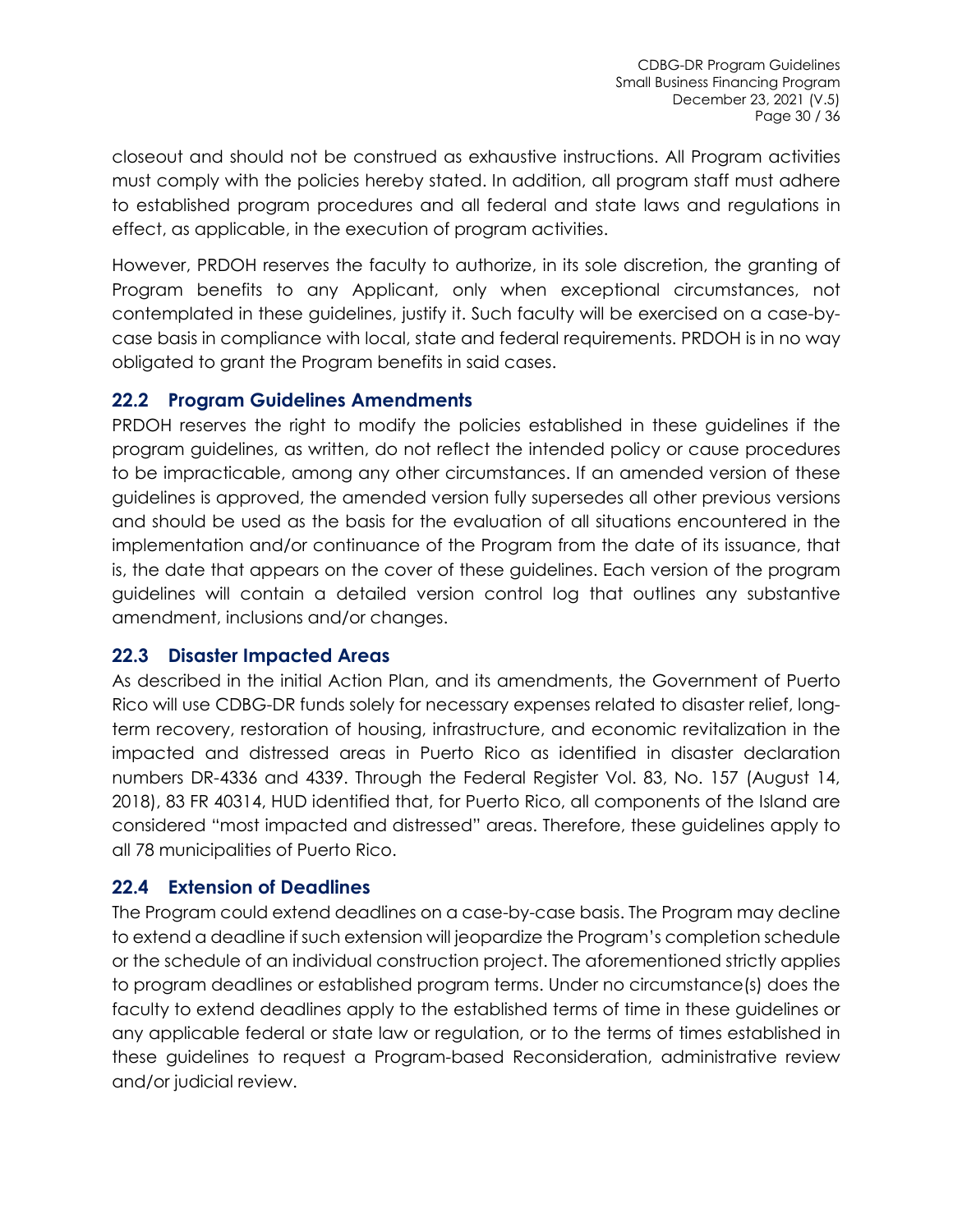#### <span id="page-30-0"></span>**22.5 Established Periods of Time**

Unless otherwise specified, all established periods of time addressed in this and all CDBG-DR Program Guidelines will be considered calendar days. On this matter, PRDOH, as grantee, will follow Rule 68.1 of the Rules of Civil Procedure of Puerto Rico, 32 LPRA Ap. V, R. 68.1.

#### <span id="page-30-1"></span>**22.6 Written Notifications**

All determinations made by the Program will be notified in writing. If an applicant believes that any determination was made without being written, the applicant may request that such decision be made in writing and duly substantiated.

#### <span id="page-30-2"></span>**22.7 Conflict of Interest**

As stated in the Federal Register Vol. 83, No. 28 (February 9, 2018), 83 FR 5844, Federal regulations require that State grantees, in the direct Grant administration and means of carrying out eligible activities, be responsible with program administrative requirements, including those established in 24 C.F.R. §570.489(h) related to conflicts of interest.

Several federal and state conflict of interest laws can govern CDBG-DR assisted activities. Therefore, PRDOH has enacted the Conflict of Interest and Standards of Conduct Policy (**COI Policy**) in conformity with the following applicable federal and state regulations:

- 1. HUD conflict of interest regulations, 24 C.F.R. §570.611;
- 2. The Uniform Administrative Requirements, Cost Principles, and Audit Requirements for Federal Awards, 2 C.F.R. Part 200 at § 200.112 and §200.318 (c)(1);
- 3. Puerto Rico Department of Housing Organic Act, Act 97 of June 10, 1972, as amended, 3 L.P.R.A. § 441 *et seq.*;
- 4. The Anti-Corruption Code for the New Puerto Rico, Act No. 2-2018, as amended, 3 L.P.R.A. § 1881 *et seq.*; and
- 5. The Puerto Rico Government Ethics Act of 2011, Act 1-2012, as amended, 3 L.P.R.A. § 1854 *et seq*.

The COI Policy outlines PRDOH's responsibility, in its role as grantee, to identify, evaluate, disclose, and manage apparent, potential or actual conflicts of interest related to CDBG-DR funded projects, activities and/or operations. Said Policy is intended to serve as guidance for the identification of apparent, potential, or actual conflicts of interest in all CDBG-DR assisted activities and/or operations. In accordance with 24 C.F.R. § 570.489, the COI Policy also includes standards of conduct governing employees engaged in the award or administration of contracts.

As defined in the COI Policy, a conflict of interest is a situation in which any person who is a public servant, employee, agent, consultant, officer, or elected official or appointed official of the PRDOH, or of any designated public agencies, or of subrecipients that are receiving funds under the CDBG-DR Program may obtain a financial or personal interest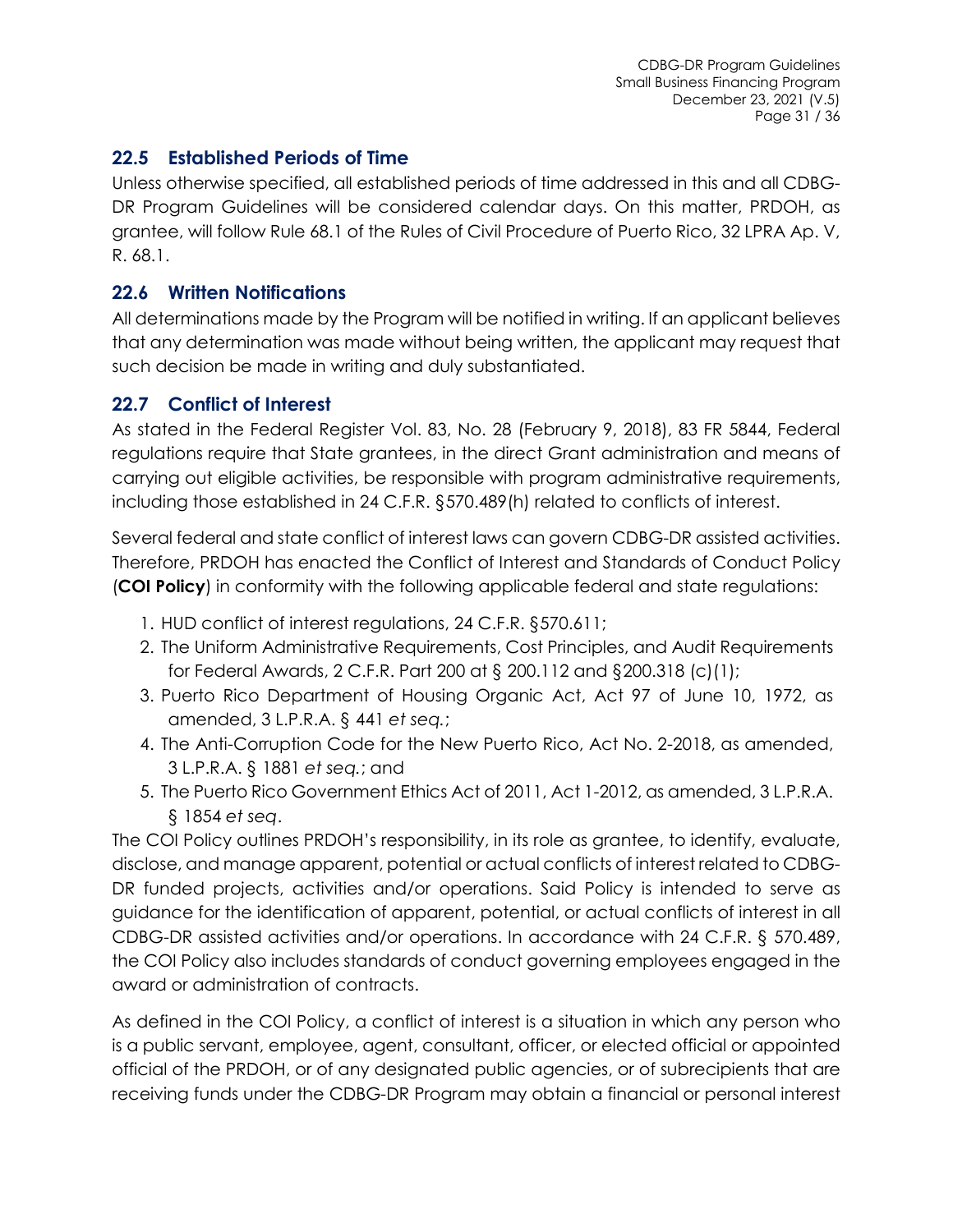or benefit that is or could be reasonably incompatible with the public interest, either for themselves, or with those whom they have business, or an organization which employs or is about to employ any of the parties indicated herein, or a member of their family unit during their tenure or for **two (2) years** after.

Such conflicts of interests will not be tolerated by PRDOH. Program officials, their employees, agents and/or designees are subject to state ethic laws and regulations, including, but not limited to Puerto Rico Government Ethics Act of 2011, Act 1-2012, as amended, in regard to their conduct in the administration, granting of awards and program activities.

According to the aforementioned Act, no public servant shall intervene, either directly or indirectly, in any matter in which they have a conflict of interests that may result in their benefit. No public servant shall intervene, directly or indirectly, in any matter in which any member of their family unit, relative, partner or housemate has a conflict of interest that may result in benefit for any of the abovementioned. In the case that any of the abovementioned relationships have ended during the **two (2) years** preceding the appointment of the public servant, they shall not intervene, either directly or indirectly, in any matter related to them until **two (2) years** have elapsed after their appointment. This prohibition shall remain in effect insofar the beneficial ties with the public servant exist. Once the beneficial ties end, the public servant shall not intervene, either directly or indirectly, in such matter until **two (2) years** have elapsed.

The above conflict of interest statement does not necessarily preclude PRDOH Program officials, their employees, agents and/or designees from receiving assistance from the Program. On a case-by-case basis, PRDOH Program officials, their employees, agents and/or designees may still be eligible to apply and to receive assistance from the Program if the applicant meets all Program eligibility criteria as stated in these guidelines. PRDOH Program officials, their employees, agents and/or designees should disclose their relationship with PRDOH at the time of their application.

The COI Policy and all CDBG-DR Program policies are available in English and Spanish on the PRDOH website at <https://www.cdbg-dr.pr.gov/en/resources/policies/> and [https://www.cdbg-dr.pr.gov/recursos/politicas/.](https://www.cdbg-dr.pr.gov/recursos/politicas/)

#### <span id="page-31-0"></span>**22.8 Citizen Participation**

Throughout the duration of the grant, all citizen comments on PRDOH's published Action Plan, any substantial amendments to the Action Plan, performance reports and/or other issues related to the general administration of CDBG-DR funds, including all programs funded by this grant, are welcomed.

Citizen comments may be submitted through any of the following means: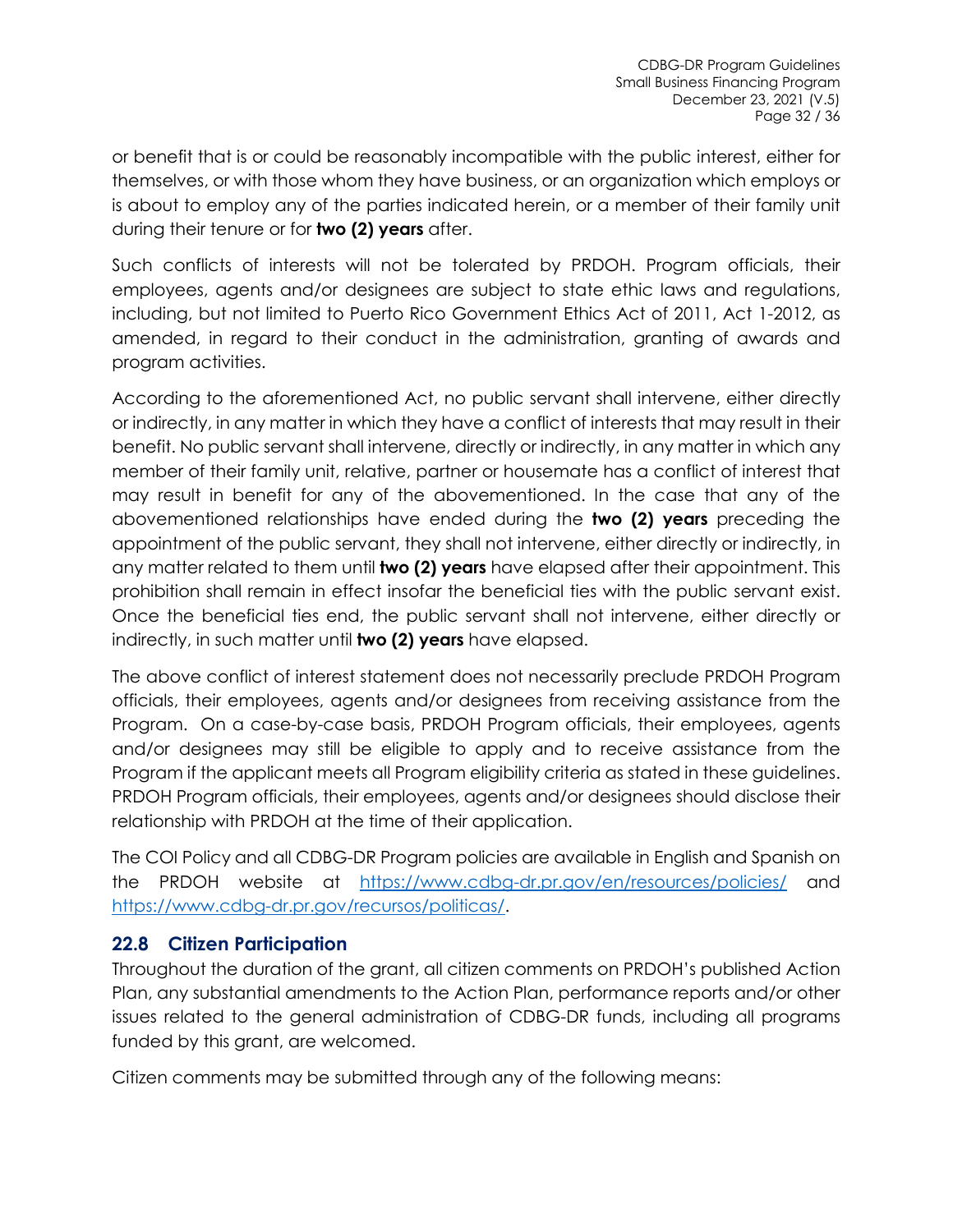- **Via phone:** 1-833-234-CDBG or 1-833-234-2324 (TTY: 787-522-5950) Attention hours Monday through Friday from 8:00am-5:00pm
- **Via email at**: [infoCDBG@vivienda.pr.gov](mailto:infoCDBG@vivienda.pr.gov)
- **Online at**: <https://www.cdbg-dr.pr.gov/en/contact/> (English) <https://www.cdbg-dr.pr.gov/contact/> (Spanish)
- **In writing at:** Puerto Rico CDBG-DR Program P.O. Box 21365 San Juan, PR 00928-1365

The Citizen Participation Plan and all CDBG-DR Program policies, are available in English and Spanish on the PRDOH website at [https://www.cdbg-dr.pr.gov/en/citizen](https://www.cdbg-dr.pr.gov/en/citizen-participation/)[participation/](https://www.cdbg-dr.pr.gov/en/citizen-participation/) and [https://www.cdbg-dr.pr.gov/participacion-ciudadana/.](https://www.cdbg-dr.pr.gov/participacion-ciudadana/) For more information on how to contact PRDOH, please refer to [www.cdbg-dr.pr.gov.](http://www.cdbg-dr.pr.gov/)

#### <span id="page-32-0"></span>**22.9 Citizen Complaints**

As part of addressing Puerto Rico's long-term recovery needs, citizen complaints on any issues related to the general administration of CDBG-DR funds are welcome throughout the duration of the grant. It is PRDOH's responsibility, as grantee, to ensure that all complaints are dealt with promptly and consistently and at a minimum, to provide a timely, substantive written response to every **written** complaint within **fifteen (15) calendar days**, where practicable, as a CDBG grant recipient. See 24 C.F.R. § 570.486(a)(7).

Citizens who wish to submit formal complaints related to CDBG-DR funded activities may do so through any of the following means:

| $\bullet$ | Via email at:  | LegalCDBG@vivienda.pr.gov                                                                                           |
|-----------|----------------|---------------------------------------------------------------------------------------------------------------------|
| $\bullet$ | Online at:     | https://cdbg-dr.pr.gov/en/complaints/ (English)<br>https://cdbg-dr.pr.gov/quejas/ (Spanish)                         |
| $\bullet$ | In writing at: | Puerto Rico CDBG-DR Program<br>Attn: CDBG-DR Legal Division-Complaints<br>P.O. Box 21365<br>San Juan, PR 00928-1365 |

Although formal complaints are required to be submitted in writing, complaints may also be received verbally and by other means necessary, as applicable, when PRDOH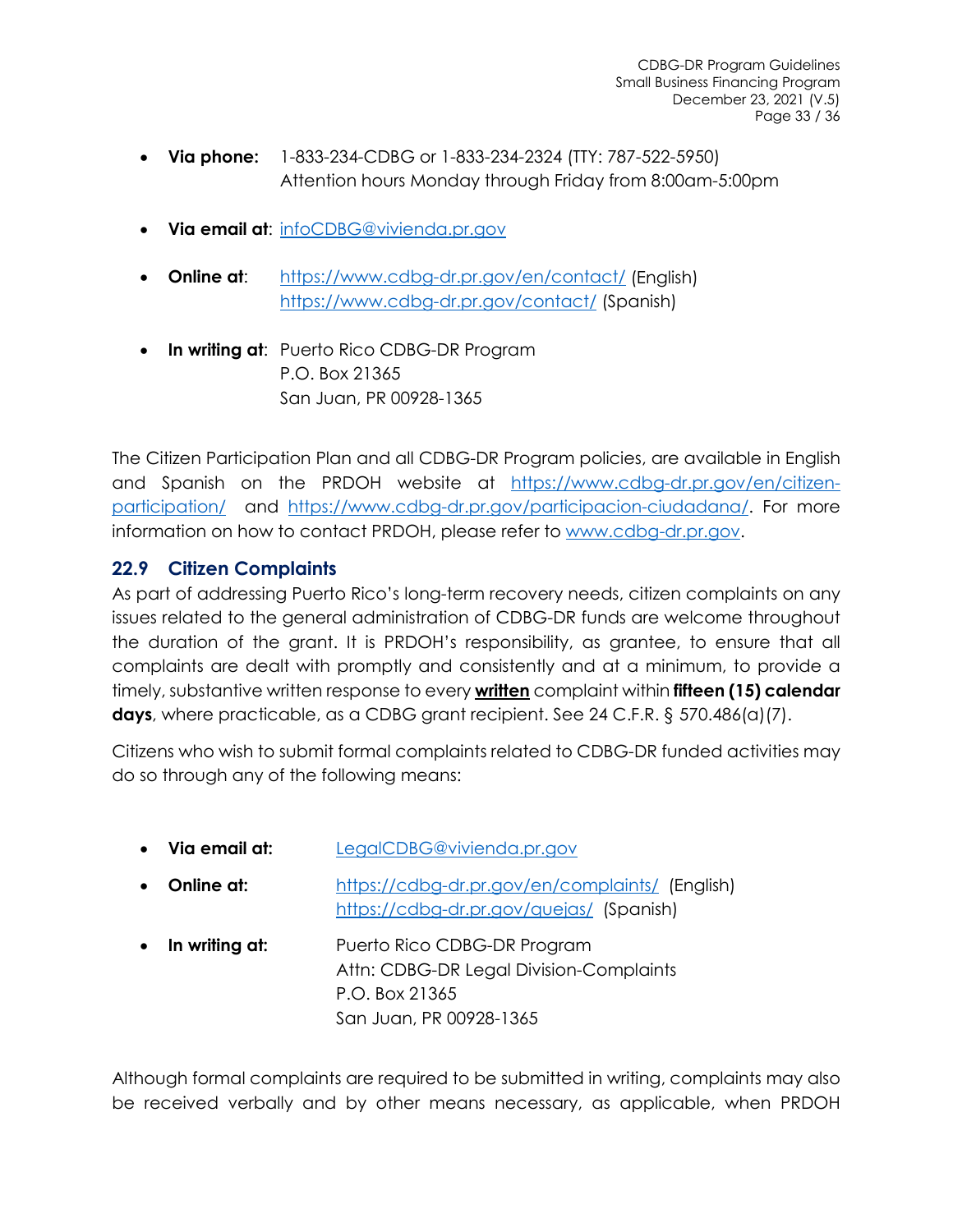determines that the citizen's particular circumstances do not allow the complainant to submit a written complaint. However, in these instances, PRDOH shall convert these complaints into written form. These alternate methods include, but are not limited to:

- Via telephone: \* 1-833-234-CDBG or 1-833-234-2324 (TTY: 787-522-5950)
- In-person at: \* PRDOH Headquarters Office or Program-Specific Intake **Centers**

\*Attention hours: Monday – Friday from 8:00 a.m. to 5:00 p.m.[23](#page-33-1)

The Citizen Complaints Policy and all CDBG-DR Program policies are available in English and Spanish on the PRDOH website at [https://www.cdbg](https://www.cdbg-dr.pr.gov/en/resources/policies/general-policies/)[dr.pr.gov/en/resources/policies/general-policies/](https://www.cdbg-dr.pr.gov/en/resources/policies/general-policies/) and [https://www.cdbg](https://www.cdbg-dr.pr.gov/recursos/politicas/politicas-generales/)[dr.pr.gov/recursos/politicas/politicas-generales/.](https://www.cdbg-dr.pr.gov/recursos/politicas/politicas-generales/)

#### <span id="page-33-0"></span>**22.10 Anti-Fraud, Waste, Abuse or Mismanagement**

PRDOH, as grantee, is committed to the responsible management of CDBG-DR funds by being a good advocate of the resources while maintaining a comprehensive policy for preventing, detecting, reporting, and rectifying fraud, waste, abuse, or mismanagement.

Pursuant to 83 FR 40314, PRDOH implements adequate measures to detect and prevent fraud, waste, abuse, or mismanagement in all programs administered with CDBG-DR funds as well as encourages any individual who is aware or suspects any kind of conduct or activity that may be considered an act of fraud, waste, abuse, or mismanagement, regarding the CDBG-DR Program, to report such acts to the CDBG-DR Internal Audit Office, directly to the Office of Inspector General (**OIG**) at HUD, or any local or federal law enforcement agency.

The Anti-Fraud, Waste, Abuse, or Mismanagement Policy (**AFWAM Policy**) is established to prevent, detect, and report any acts, or suspected acts, of fraud, waste, abuse, or mismanagement of CDBG-DR funds. This Policy applies to any allegations or irregularities, either known or suspected, that could be considered acts of fraud, waste, abuse, or mismanagement, involving any citizen, previous, current or potential applicant, beneficiary, consultant, contractor, employee, partner, provider, subrecipient, supplier, and/or vendor under the CDBG-DR Program.

| REPORT FRAUD, WASTE, ABUSE, OR MISMANAGEMENT TO PRDOH CDBG-DR |                                                                           |
|---------------------------------------------------------------|---------------------------------------------------------------------------|
| <b>CDBG-DR Hotline</b>                                        | 787-274-2135 (English/Spanish/TTY)                                        |
| Postal Mail                                                   | Puerto Rico Department of Housing<br><b>CDBG-DR Internal Audit Office</b> |

<span id="page-33-1"></span> <sup>23</sup> Hours may vary due to COVID-19. PRDOH recommends calling ahead prior to arrival to corroborate.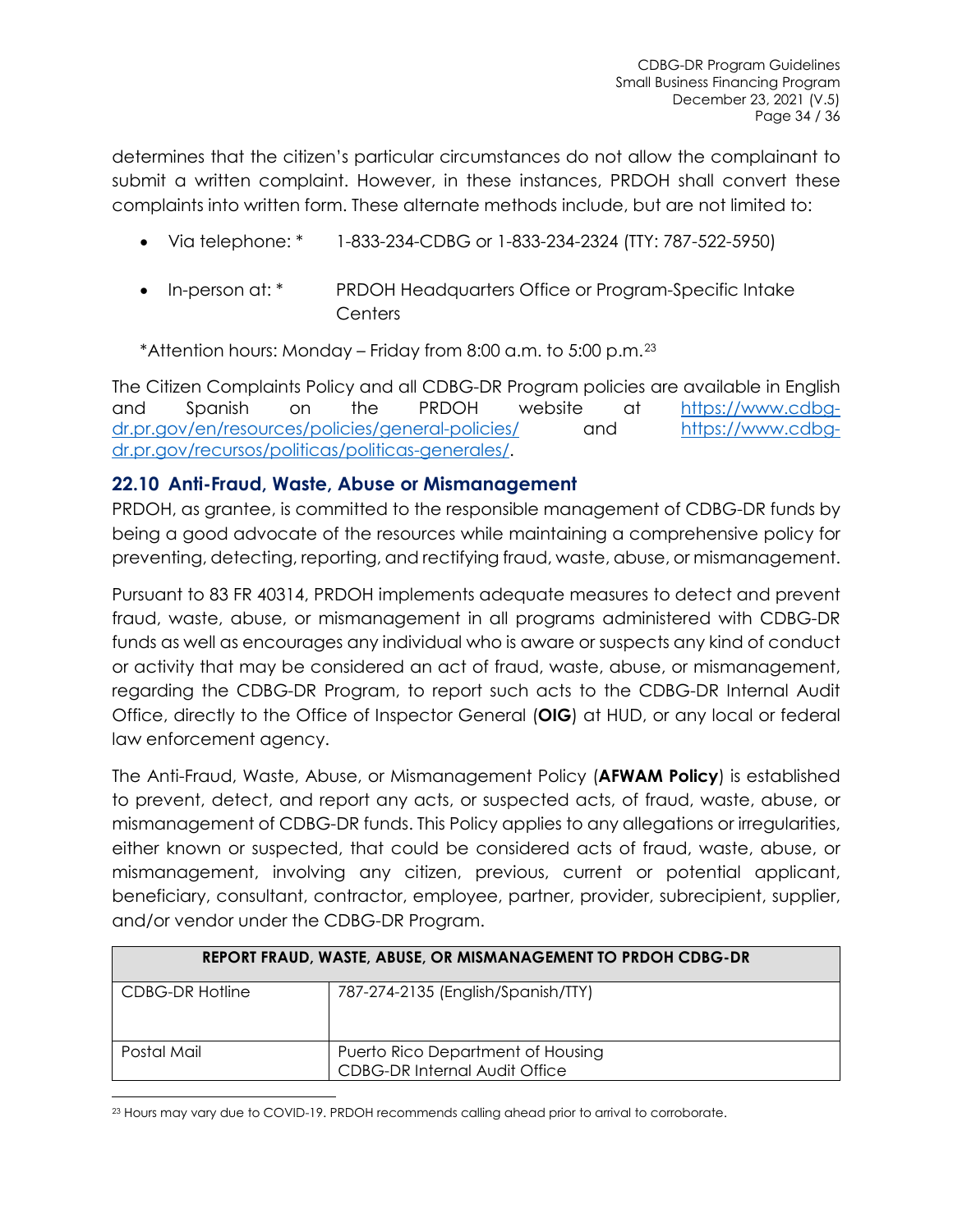|           | P.O. BOX 21355<br>San Juan, PR 00928-1355                                                                                                                                                                      |
|-----------|----------------------------------------------------------------------------------------------------------------------------------------------------------------------------------------------------------------|
| Email     | hotlineCDBG@vivienda.pr.gov                                                                                                                                                                                    |
| Online    | Filling out the <b>AFWAM Submission Form</b> available in English and<br>Spanish at www.cdbg-dr.pr.gov or https://cdbg-<br>dr.pr.gov/app/cdbgdrpublic/Fraud                                                    |
| In person | Request a meeting with the Deputy Audit Director of the CDBG-<br>DR Internal Audit Office located at PRDOH's Headquarters at 606<br>Barbosa Avenue, Building Juan C. Cordero Davila, Río Piedras, PR<br>00918. |

| REPORT FRAUD, WASTE, ABUSE, OR MISMANAGEMENT DIRECTLY TO HUD OIG |                                                                                              |  |
|------------------------------------------------------------------|----------------------------------------------------------------------------------------------|--|
| HUD OIG Hotline                                                  | 1-800-347-3735 (Toll-Free)<br>787-766-5868 (Spanish)                                         |  |
| Postal Mail                                                      | HUD Office of Inspector General (OIG) Hotline<br>451 7th Street SW<br>Washington, D.C. 20410 |  |
| Email                                                            | HOTLINE@hudoig.gov                                                                           |  |
| Online                                                           | https://www.hudoig.gov/hotline                                                               |  |

The AFWAM Policy and all CDBG-DR Program policies are available in English and Spanish on the PRDOH website at <https://www.cdbg-dr.pr.gov/en/resources/policies/> and [https://www.cdbg-dr.pr.gov/recursos/politicas/.](https://www.cdbg-dr.pr.gov/recursos/politicas/)

#### <span id="page-34-0"></span>**22.11 Related Laws and Regulations**

These guidelines make reference as to how the provisions of certain laws apply to the Program. However, other related laws may exist which are not included in these Guidelines. This does not negate or preclude the Program from applying the provisions of those laws, nor an applicant from receiving services, when applicable. Moreover, PRDOH can enact, or may have enacted, regulations that address how the laws mentioned in these guidelines are managed. If there are any discrepancies between these guidelines and the laws and/or regulations mentioned in them, then the latter will prevail over the guidelines. If at any time the laws and/or the applicable regulations mentioned in these guidelines are amended, the new provisions will apply to the Program without the need to amend these guidelines.

#### <span id="page-34-1"></span>**22.12 Cross-Cutting Guidelines**

Some federal and local requirements apply to all programs funded by CDBG-DR. These Cross-Cutting Guidelines cover topics such as: financial management; environmental review; labor standards; acquisition; relocation; civil rights; fair housing; among others.